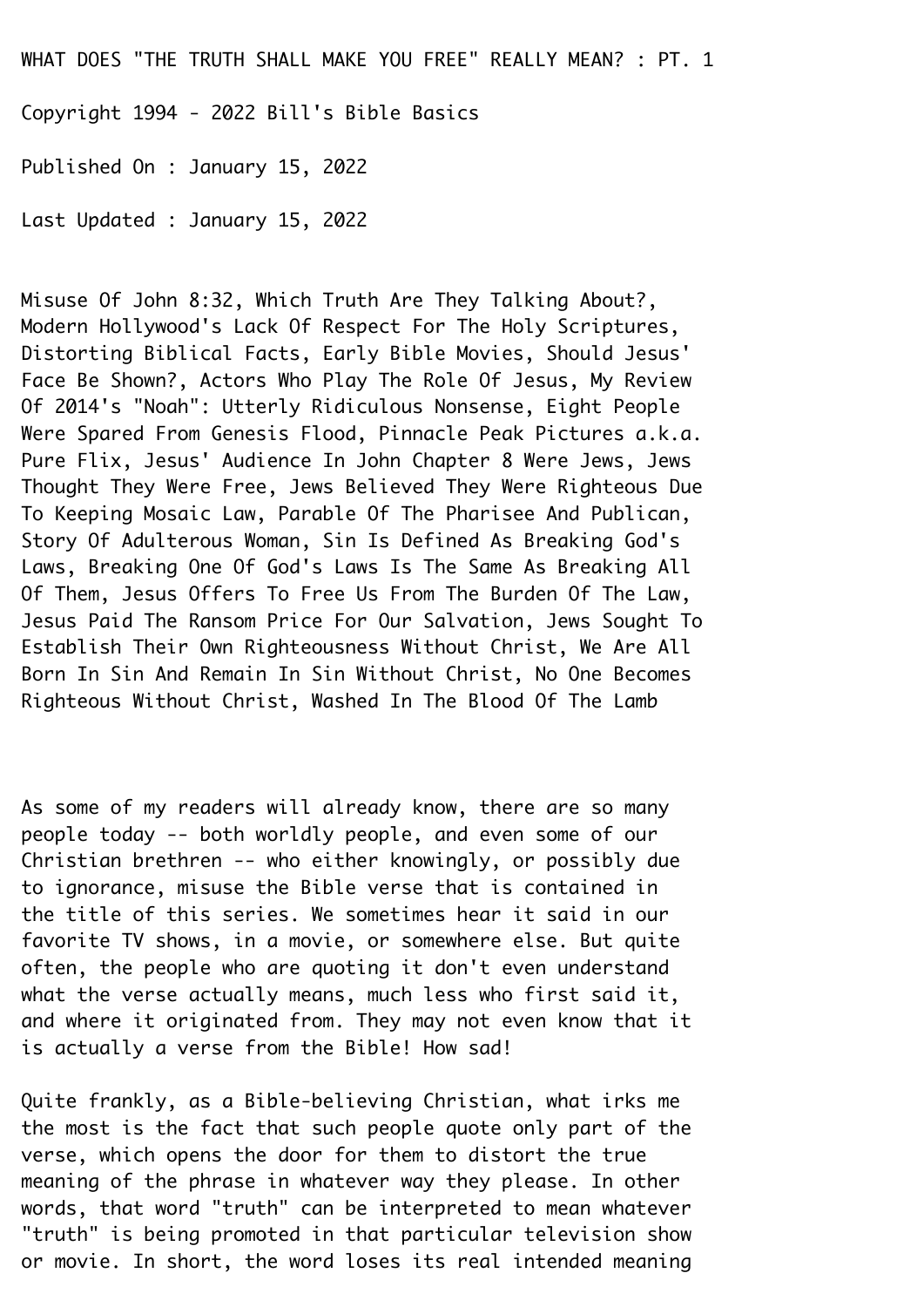as spoken by Jesus in John 8:32, as we see here:

"And ye shall know the truth, and the truth shall make you free."

John 8:32, KJV¬

So tell me; isn't it time to set the record straight by clearly explaining what the verse REALLY means, and not just what some television executive, movie producer or director, script writer or actor wants you to think it means? As I've mentioned a number of times before, most people in movieland¬ -- which I personally refer to as -- "Unholywood" -- and the modern entertainment industry have no or very little respect for the Bible. They may use it as a source for some of their movie plots, but they don't truly honor it as the inspired¬ Word of God. After all, if they did respect the Bible, they would not be so quick to use artistic license as a means to grossly distort some of its stories.¬

I am sure that many of you will know what I'm talking about. They will change names and/or places, alter events, insert fictitious characters, and do whatever else they feel may be necessary, in order to make the story flow, and to produce a more exciting movie that will draw in the crowds. Of course, Hollywood has always done this. However, there was a time a number of decades ago, when movie producers demonstrated at least a small degree of respect for the sacredness of the¬ Scriptures and the Divine.

I am reminded of a few of the early movies which centered around the life of Jesus, or in which the Lord appeared. In said movies, they never showed Jesus' face. One well-known example with which you are undoubtedly familiar is 1959's "Ben-Hur", starring Charlton Heston and Stephen Boyd in the leading roles. "The Robe" -- a 1953 Christian-oriented film starring Richard Burton, Jean Simmons and Victor Mature -is another movie where the Lord's face is never revealed.

But boy how things have changed in our modern day! I cannot even keep track of how many different versions of Jesus we have seen over the years! But please don't get me wrong. I'm not saying that it is necessarily wrong to show an actor's face when they play the part of Jesus. In fact, I think it makes for a better movie or television show, because we can more intimately connect with the character of our Savior, as portrayed by the actor. We simply need to make sure that we do not begin to idolize that actor, as sometimes occurs.¬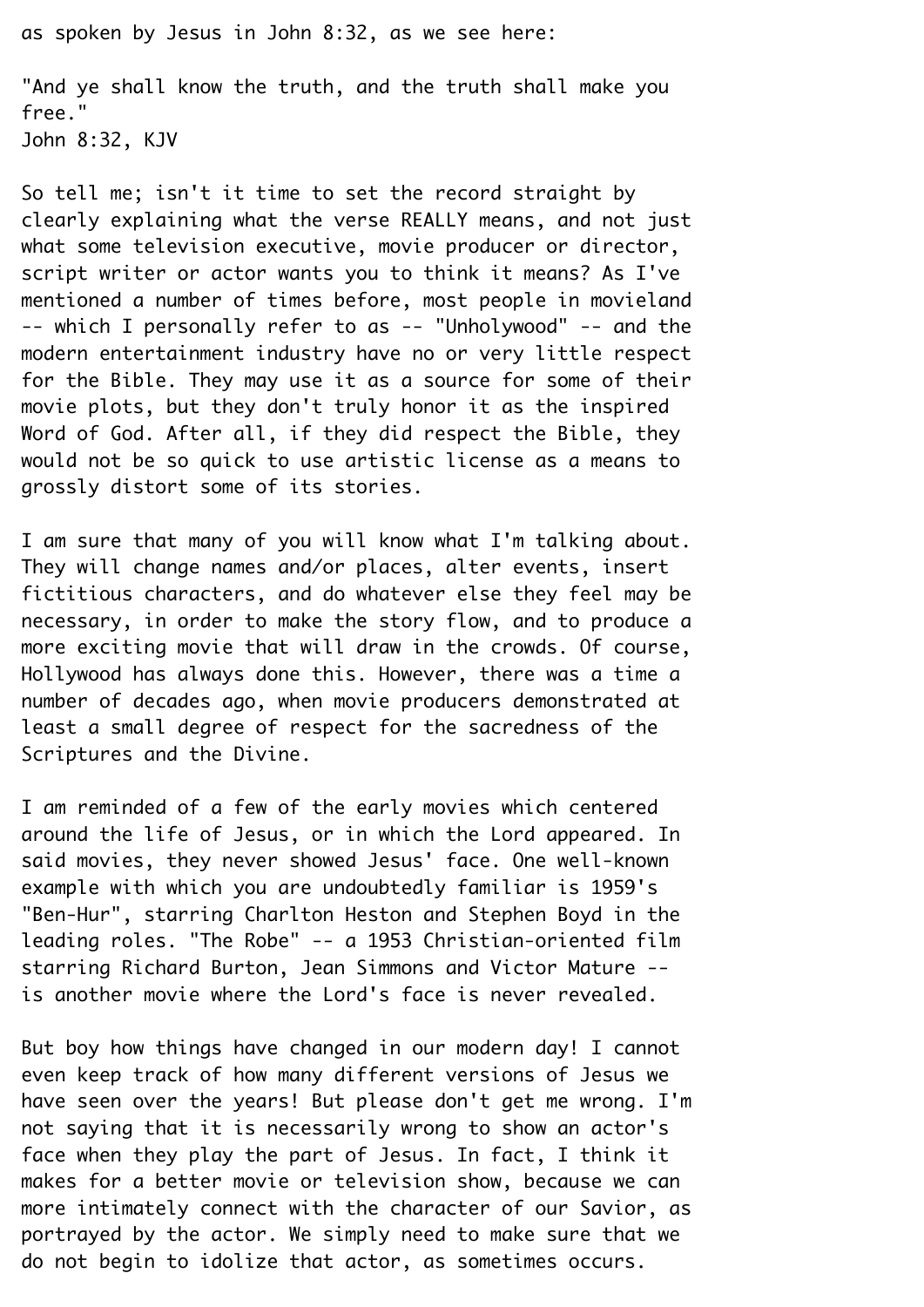In my opinion, a few actors have done a rather excellent job in playing the part. For example, I am reminded of the 1977 TV mini-series "Jesus of Nazareth" starring Robert Powell in the leading role. Although Powell admitted that he was not a religious person himself, his portrayal of the Savior was really quite powerful. Directed by Franco Zeffirelli, the four-part series keeps the viewer spellbound from beginning to end. I also liked Brian Deacon in the 1979 movie "The¬ Jesus Film", which very closely follows the Gospel of Luke.¬

In fact, it may interest some of my readers to know that you can download the "Jesus Film Project" app to your iPhone or your Android phone and watch this excellent movie for free, along with hundreds of other free Christian-oriented movies, mini-series and short films. The developers of the app state that they will add more content to the app as time goes by.¬

However, sometimes Hollywood does things which are really beyond being ridiculous. A case in point is the 2014 movie entitled "Noah", starring Russell Crowe in the lead role,¬ Jennifer Connelly and Anthony Hopkins. Folks, honestly, that movie really made my jaw drop! Like many other people who viewed "Noah", my initial reaction upon reaching the movie's conclusion was "What in the world was that?" It was just that bad. What am I talking about? Let me briefly tell you.¬

The minute that the so-called "rock giants" made their first appearance in the early moments of the film, I realized that¬ "Noah" was in very serious trouble. Sadly, from that point forward, it was simply downhill to the very end. From rock giants, to mysterious glowing stones, to a magical seed which sprouts an entire forest in seconds, to a storm which goes from rain drops to gigantic ocean waves encompassing the Ark in mere seconds, to Noah himself being depicted as a maniacal psychopath who is bent on making certain that the entire human race perishes, everything about this film was just wrong.

I haven't even addressed the blatant Biblical inaccuracies yet. For example, any Bible-knowledgeable person knows that all three of Noah's sons had wives prior to entering into the Ark. Thus, the Scriptures teach us that eight people were saved from the flood waters, as we can easily conclude from the following group of verses:

"And Noah went in, and his sons, and his wife, and his sons'¬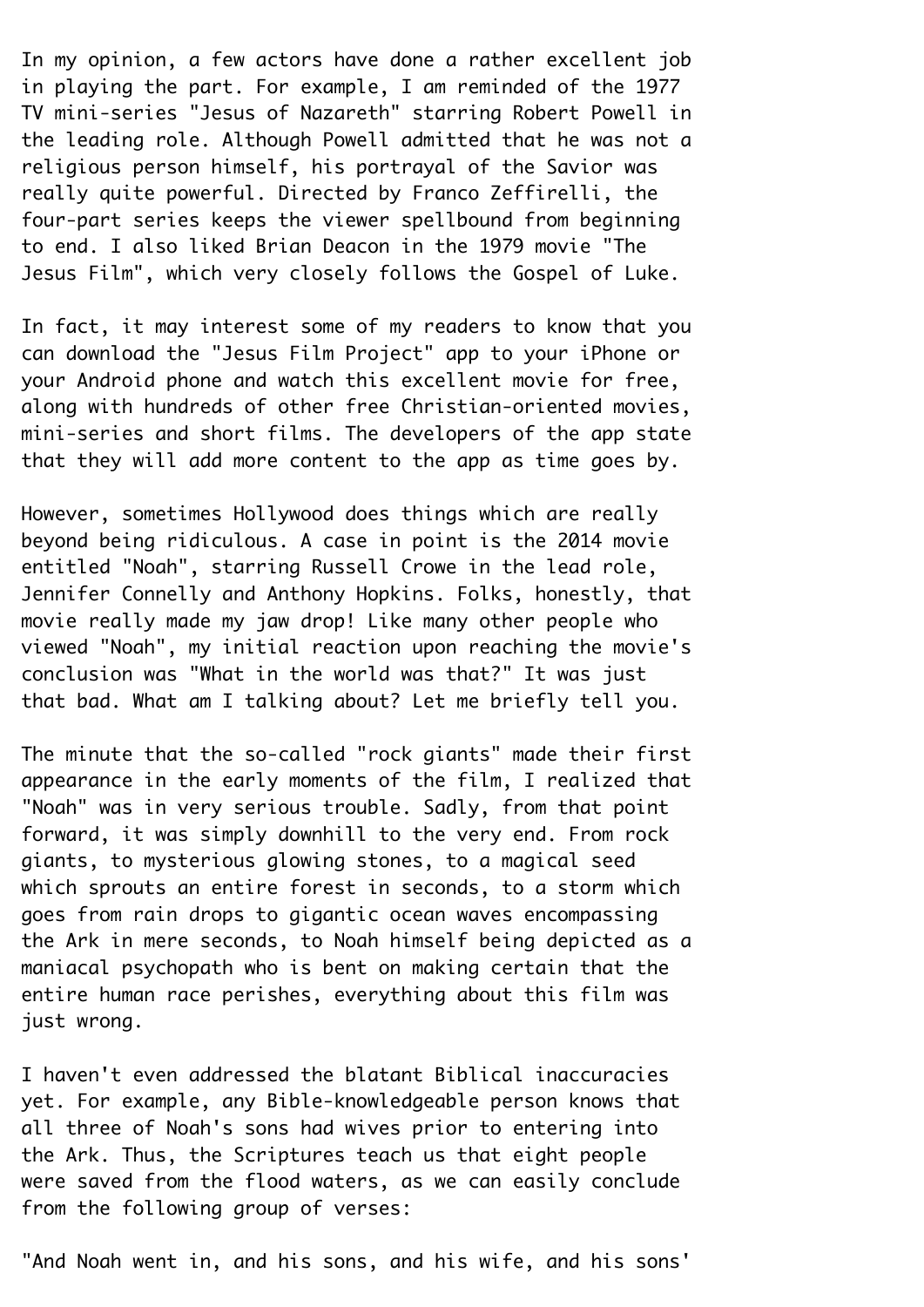wives with him, into the ark, because of the waters of the flood."¬ Genesis 7:7, KJV¬

"And all flesh died that moved upon the earth, both of fowl, and of cattle, and of beast, and of every creeping thing that creepeth upon the earth, and every man: All in whose nostrils was the breath of life, of all that was in the dry land, died. And every living substance was destroyed which was upon the face of the ground, both man, and cattle, and the creeping things, and the fowl of the heaven; and they were destroyed from the earth: and Noah only remained alive, and they that were with him in the ark." Genesis 7:21-23, KJV¬

"And God spake unto Noah, saying, Go forth of the ark, thou, and thy wife, and thy sons, and thy sons' wives with thee. Bring forth with thee every living thing that is with thee, of all flesh, both of fowl, and of cattle, and of every creeping thing that creepeth upon the earth; that they may breed abundantly in the earth, and be fruitful, and multiply upon the earth. And Noah went forth, and his sons, and his wife, and his sons' wives with him:" Genesis 8:15-18, KJV¬

"Which sometime were disobedient, when once the longsuffering of God waited in the days of Noah, while the ark was a preparing, wherein few, that is, eight souls were saved by water." 1 Peter 3:20, KJV¬

While both the Book of Enoch and the KJV Bible mention the Watchers -- see Daniel 4:17 -- the Fallen Angels who are mentioned in Genesis, and the Watchers who are mentioned in¬ Daniel, are not the same beings. According to the accounts of the writers Enoch, Peter and Jude, the Fallen Angels were in fact imprisoned in the bowels of the Earth in order to await judgment from God. Like so many other things in this film, the ridiculous rock giants were a wild fabrication of director Darren Aronofsky's warped imagination. And by the way, neither is Darwinian macroevolution supported in the¬ Bible. There are other Biblical inaccuracies in this movie as well, but I will leave it at that.

Regarding the actors, I have long admired the work of the main cast of characters. That is, Russell Crowe, Jennifer¬ Connelly, Anthony Hopkins and Ray Winstone, and to some¬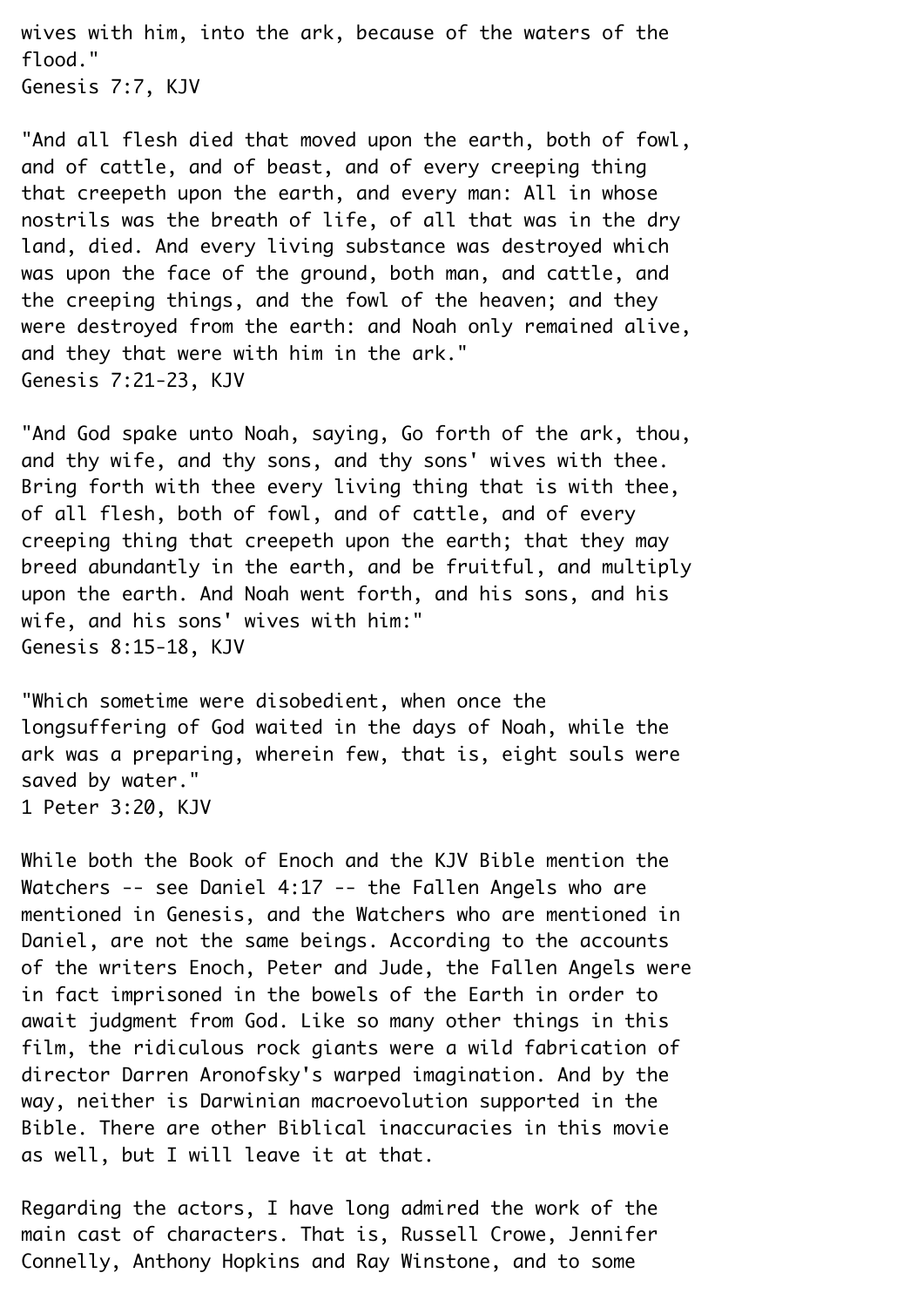degree, Emma Watson as well. However, I can't for the life of me figure out what inspired any of them to lend their collective talents to that horrible film. I believe that they all gave good performances; and I do not blame them directly for the dismal failure of the movie. The fault lies with the story itself, and with its writers, Aronofsky and Handel, in my view.¬

So as I noted earlier, with "Noah", Hollywood has clearly demonstrated its arrogance, and its lack of respect for the¬ Bible. After having watched so many Biblically-themed movies over the decades, I can only conclude that it is not that Hollywood is incapable of making Biblically-accurate movies.¬ After all, they definitely have the money and the resources to conduct in-depth research. It is simply that they don't want to. As I said before, they seem to like to chop up and distort the truth and to twist Biblical facts, if it results in attracting the masses and earning a greater profit.

In Darren Aronofsky's case, it is a double tragedy. While some reviewers of this film have pointed out that Aronofsky is an atheist, upon conducting my own limited research, I discovered that he comes from a Jewish background, and that both his parents are Conservative Jews. While Mr. Aronofsky notes that "there was very little spiritual attendance in temple", being Conservative Jews, one would think that his parents would have at least imparted to him an accurate, Scripture-based account of Noah and the Ark. If so, it most certainly doesn't show in this movie, and it should really be called "Noah, According to Darren Aronofsky". So if you want the truth, please stick to your Bible!

While I have trashed Hollywood with my previous comments, let me also mention here that in more recent years, there have been attempts made by certain people and companies to produce content which is more suitable for the Christian audience. One example of this is Pinnacle Peak Pictures, which was formerly known as Pure Flix. You may possibly enjoy some of their movies.¬

Having now shared all of the above with you -- yes, I realize that I went off on a bit of a tangent -- let us return to our main topic of discussion. That is, of course, the phrase "the truth shall make you free". As I mentioned at the beginning of this same series, the phrase was spoken by Jesus in the eighth chapter of the Gospel of John. But to understand what the Lord actually meant by His words, and to put the verse in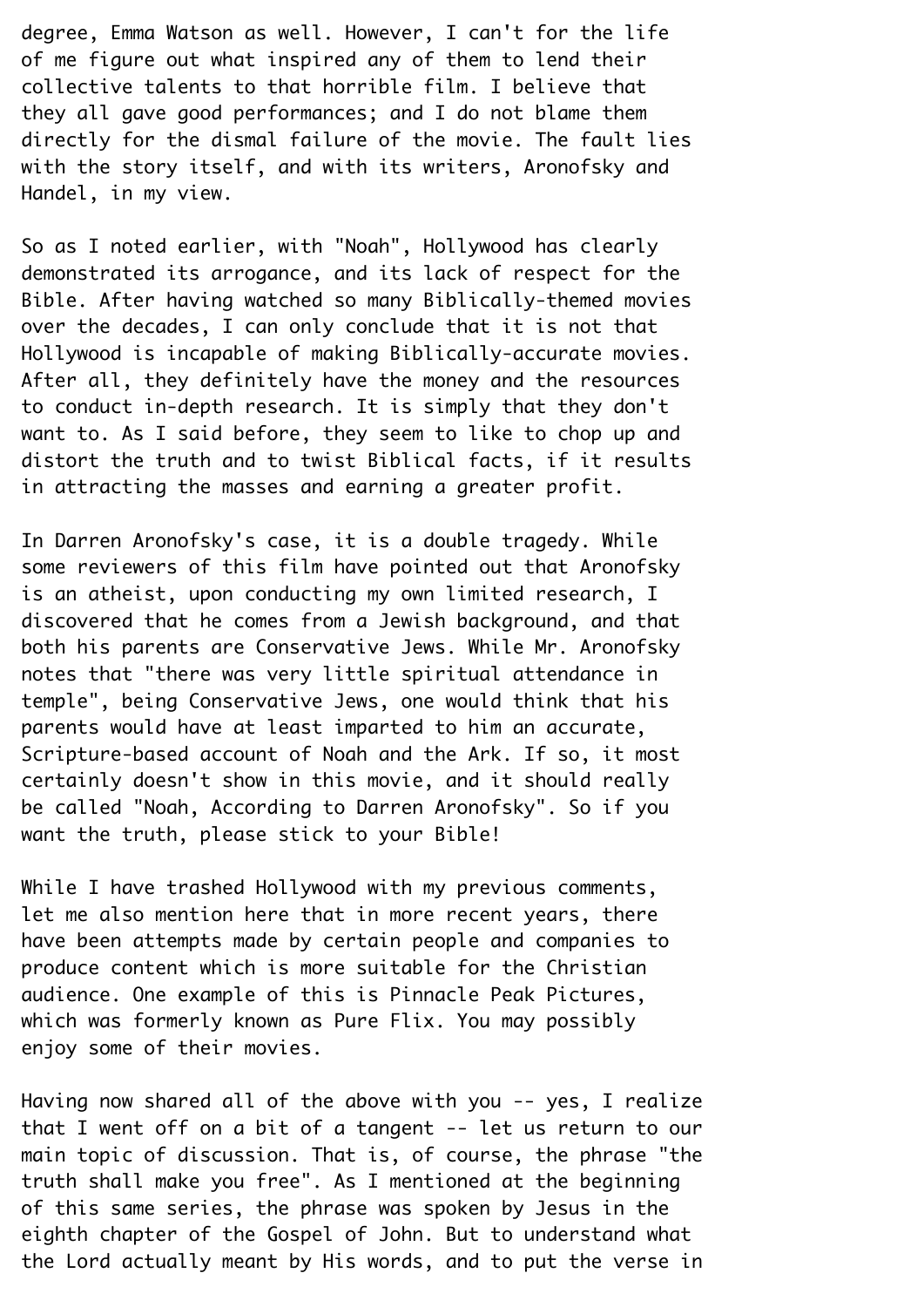its proper context, we need to look at the surrounding verses of Scripture as well. Consider the following:

"As he [Jesus] spake these words, many believed on him. Then said Jesus to those Jews which believed on him, If ye continue in my word, [then] are ye my disciples indeed; And ye shall know the truth, and the truth shall make you free. They answered him, We be Abrahams seed, and were never in bondage to any man: how sayest thou, Ye shall be made free?¬ Jesus answered them, Verily, verily, I say unto you,¬ Whosoever committeth sin is the servant of sin. And the servant abideth not in the house for ever: [but] the Son abideth ever. If the Son therefore shall make you free, ye shall be free indeed."¬ John 8:30-36, KJV¬

So the first thing that we need to recognize here is exactly who Jesus' audience was. As you can see, Jesus was actually addressing His Jewish listeners "which believed on him". But they were absolutely clueless concerning what the Lord was talking about. In fact, they erroneously assumed that they were ALREADY free and that they weren't in bondage to anyone or to anything. Thus they ask "how sayest thou, Ye shall be made free?" The first thing that Jesus tells them is that despite what they have chosen to believe, they are in fact in bondage to sin, being the servants of sin.¬

Why are these Jews unable to see this? Quite simply, because they are convinced that their observance of and adherence to the Laws of Moses -- or Mosaic Law -- makes them righteous, sinless and perfect before God. In fact, if we turn to the Gospel of Luke, we find a very clear example of this rather sickening attitude. Notice how in the very first verse, we are told "certain which trusted in themselves that they were righteous":¬

"And he spake this parable unto certain which trusted in themselves that they were righteous, and despised others:¬ Two men went up into the temple to pray; the one a Pharisee, and the other a publican. The Pharisee stood and prayed thus with himself, God, I thank thee, that I am not as other men are, extortioners, unjust, adulterers, or even as this publican. I fast twice in the week, I give tithes of all that I possess. And the publican, standing afar off, would not lift up so much as his eyes unto heaven, but smote upon his breast, saying, God be merciful to me a sinner. I tell you, this man went down to his house justified rather than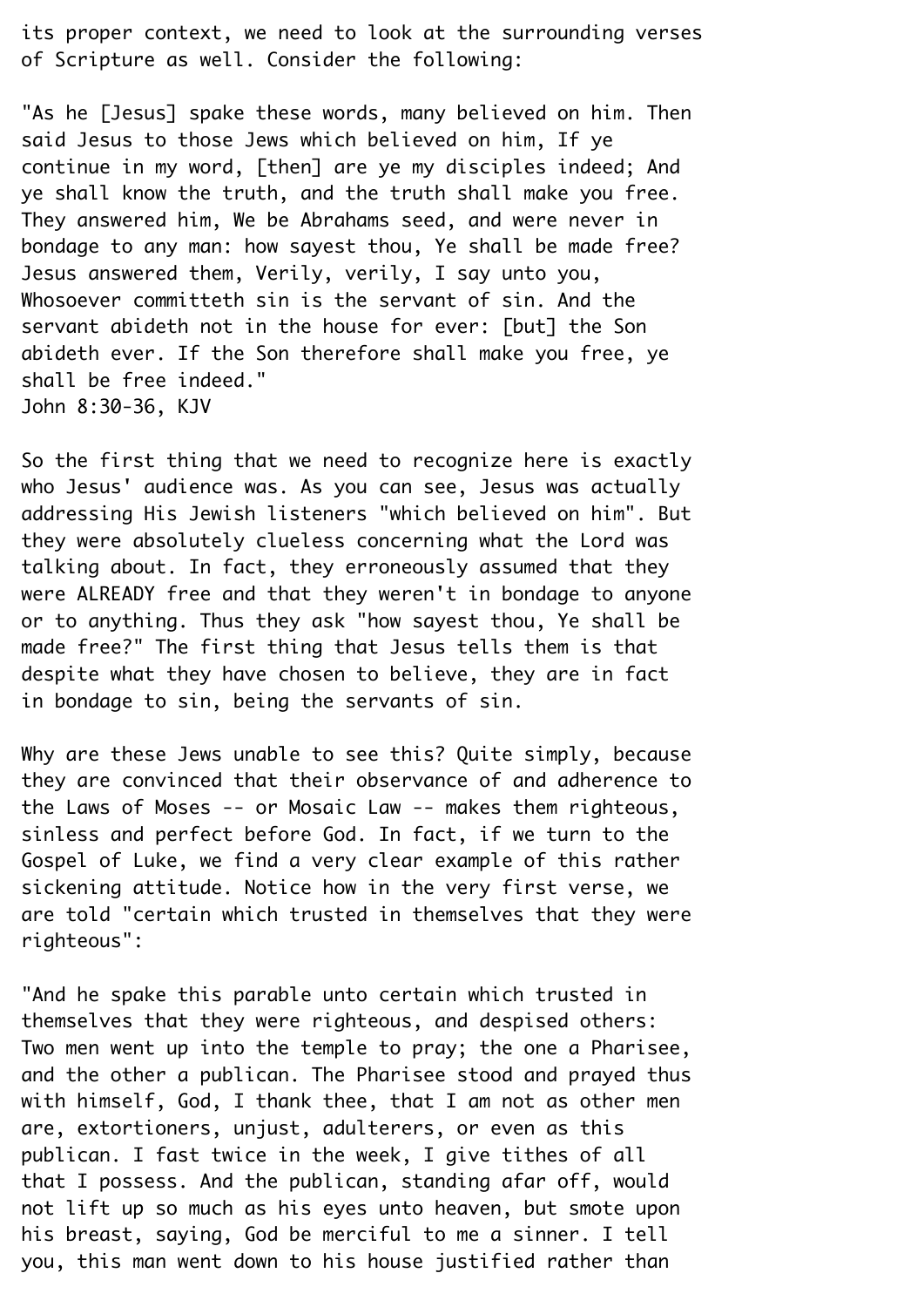the other: for every one that exalteth himself shall be abased; and he that humbleth himself shall be exalted." Luke 18:9-14, KJV¬

We see the very same holier-than-thou attitude clearly on display in the story of the woman who was caught in the act of adultery, as related by John in his Gospel. In fact, the incident below occurs about twenty verses before the verses I shared with you earlier from the Gospel of John. While the¬ Scribes and the Pharisees judged this woman harshly based on the stiff mandates of the Mosaic Law, Jesus extended Mercy,¬ Grace and Forgiveness to her. Consider the following verses:

"And early in the morning he came again into the temple, and all the people came unto him; and he sat down, and taught them. And the scribes and Pharisees brought unto him a woman taken in adultery; and when they had set her in the midst,¬ They say unto him, Master, this woman was taken in adultery, in the very act. Now Moses in the law commanded us, that such should be stoned: but what sayest thou? This they said, tempting him, that they might have to accuse him. But Jesus stooped down, and with [his] finger wrote on the ground, [as though he heard them not]. So when they continued asking him, he lifted up himself, and said unto them, He that is without sin among you, let him first cast a stone at her. And again he stooped down, and wrote on the ground. And they which heard  $\lceil i \cdot \cdot \rceil$ , being convicted by  $\lceil$  their own $\rceil$  conscience, went out one by one, beginning at the eldest, [even] unto the last: and Jesus was left alone, and the woman standing in the midst. When Jesus had lifted up himself, and saw none but the woman, he said unto her, Woman, where are those thine accusers? hath no man condemned thee? She said, No man, Lord. And Jesus said unto her, Neither do I condemn thee: go, and sin no more."¬

Stated another way, due to their self-righteous pride, these Jewish listeners in John chapter eight were convinced that they possessed the power to save themselves through their own works. That is, by keeping the Laws of Moses. According to the Scriptures, the definition of sin is violating, breaking or transgressing the Laws of God, as the Apostle John clearly informs us in the following verse:

"Whosoever committeth sin transgresseth also the law: for sin is the transgression of the law." 1 John 3:4, KJV¬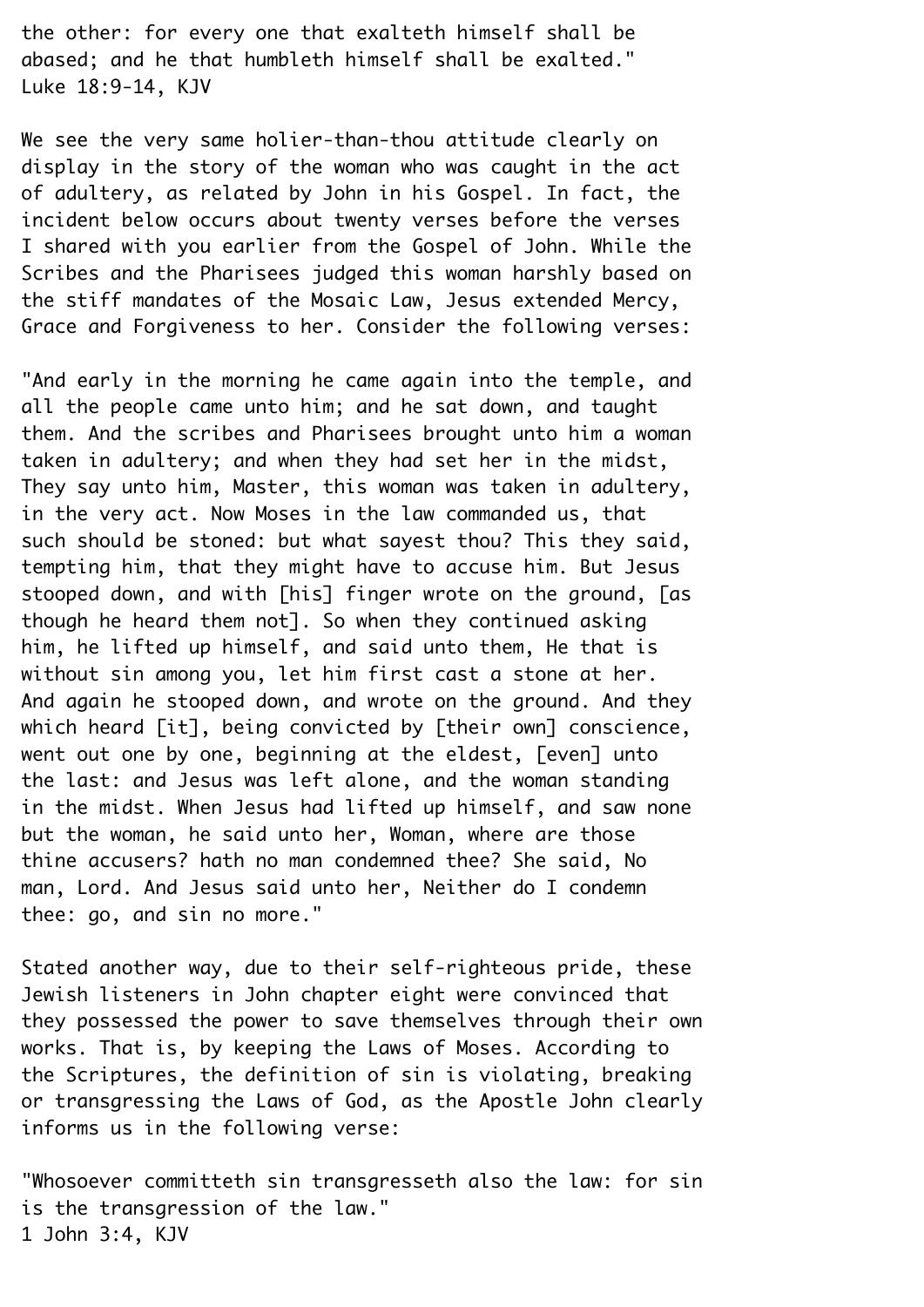So, because like many Jews of that time period, they deceived themselves into believing that they faithfully kept the Laws of Moses, they likewise believed that they were sinless. Of course, as modern Believers in Jesus Christ, we understand that this certainly was not, and is not, the case whatsoever. Why not? Well, because as I point out in a number of my other articles, righteousness can't be obtained by striving to keep the Laws of Moses, no matter how hard an individual tries to do so. It is really an exercise in futility. Consider what the Apostle James wrote in the Epistle which is named after him:

"For whosoever shall keep the whole law, and yet offend in one point, he is guilty of all."¬ James 2:10, KJV¬

According to some accounts, there are some 613 commandments¬ -- or "mitzvoth" -- found in the Old Testament. Attempting to keep every single one of them is humanly impossible. It is in fact an extremely heavy burden to bear. But, you see, the Lord fully understood this. This is why Jesus said the following at the end of Matthew chapter eleven:

"Come unto me, all [ye] that labour and are heavy laden, and¬ I will give you rest. Take my yoke upon you, and learn of me; for I am meek and lowly in heart: and ye shall find rest unto your souls. For my yoke [is] easy, and my burden is light."

Matthew 11:28-30, KJV¬

I am personally convinced that when the Lord used the phrase "heavy laden" in the previous set of verses, He was in fact referring to the heavy burden of trying to keep the mandates of the Mosaic Law, in order to merit one's Salvation. I also believe that Jesus is saying that He would take this burden upon Himself, and fulfill the requirements of the Laws of¬ Moses, by offering His own life on a Roman cross, as payment¬ -- that is to say, a ransom price -- and Atonement for all of our sins. This truth is made plainly evident by verses such as the following:

"Even as the Son of man came not to be ministered unto, but to minister, and to give his life a ransom for many."¬ Matthew 20:28, KJV

"For even the Son of man came not to be ministered unto, but to minister, and to give his life a ransom for many."¬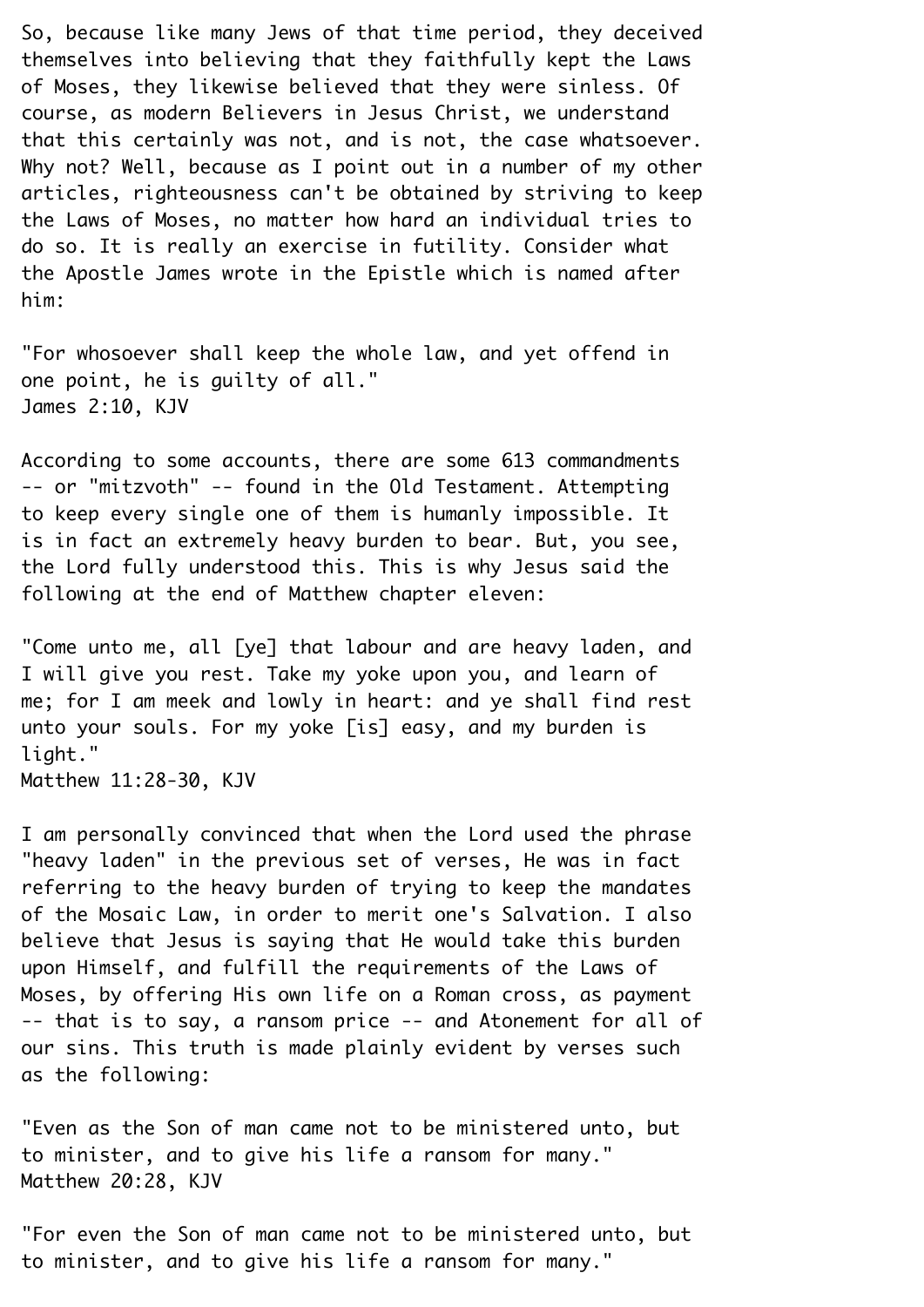Mark 10:45, KJV¬

"Take heed therefore unto yourselves, and to all the flock, over the which the Holy Ghost hath made you overseers, to feed the church of God, which he hath purchased with his own blood."

Acts 20:28, KJV¬

"What? know ye not that your body is the temple of the Holy¬ Ghost which is in you, which ye have of God, and ye are not your own? For ye are bought with a price: therefore glorify God in your body, and in your spirit, which are God's."¬ 1 Corinthians 6:19-20, KJV¬

"Ye are bought with a price; be not ye the servants of men." 1 Corinthians 7:23, KJV¬

"In whom ye also trusted, after that ye heard the word of truth, the gospel of your salvation: in whom also after that ye believed, ye were sealed with that holy Spirit of promise, Which is the earnest of our inheritance until the redemption of the purchased possession, unto the praise of his glory." Ephesians 1:13-14, KJV¬

"For there is one God, and one mediator between God and men, the man Christ Jesus; Who gave himself a ransom for all, to be testified in due time." 1 Timothy 2:5-6, KJV¬

In case you don't realize this -- those Jews obviously did not -- there is a major problem with the mentality of trying to merit one's own Salvation. You see, as the Apostle James wrote in the previous verse, if a person falters in keeping even one commandment of the Mosaic Law, he is in fact quilty of breaking all of them. As a result, he has forfeited his¬ Salvation. So much then for strivina to establish our own righteousness that way! Forget it! Yet as the Apostle Paul writes, that is precisely what these First Century Jews were attempting to do, as we see here:

"Brethren, my heart's desire and prayer to God for Israel is, that they might be saved. For I bear them record that they have a zeal of God, but not according to knowledge. For they being ignorant of God's righteousness, and GOING ABOUT¬ TO ESTABLISH THEIR OWN RIGHTEOUSNESS, have not submitted themselves unto the righteousness of God."¬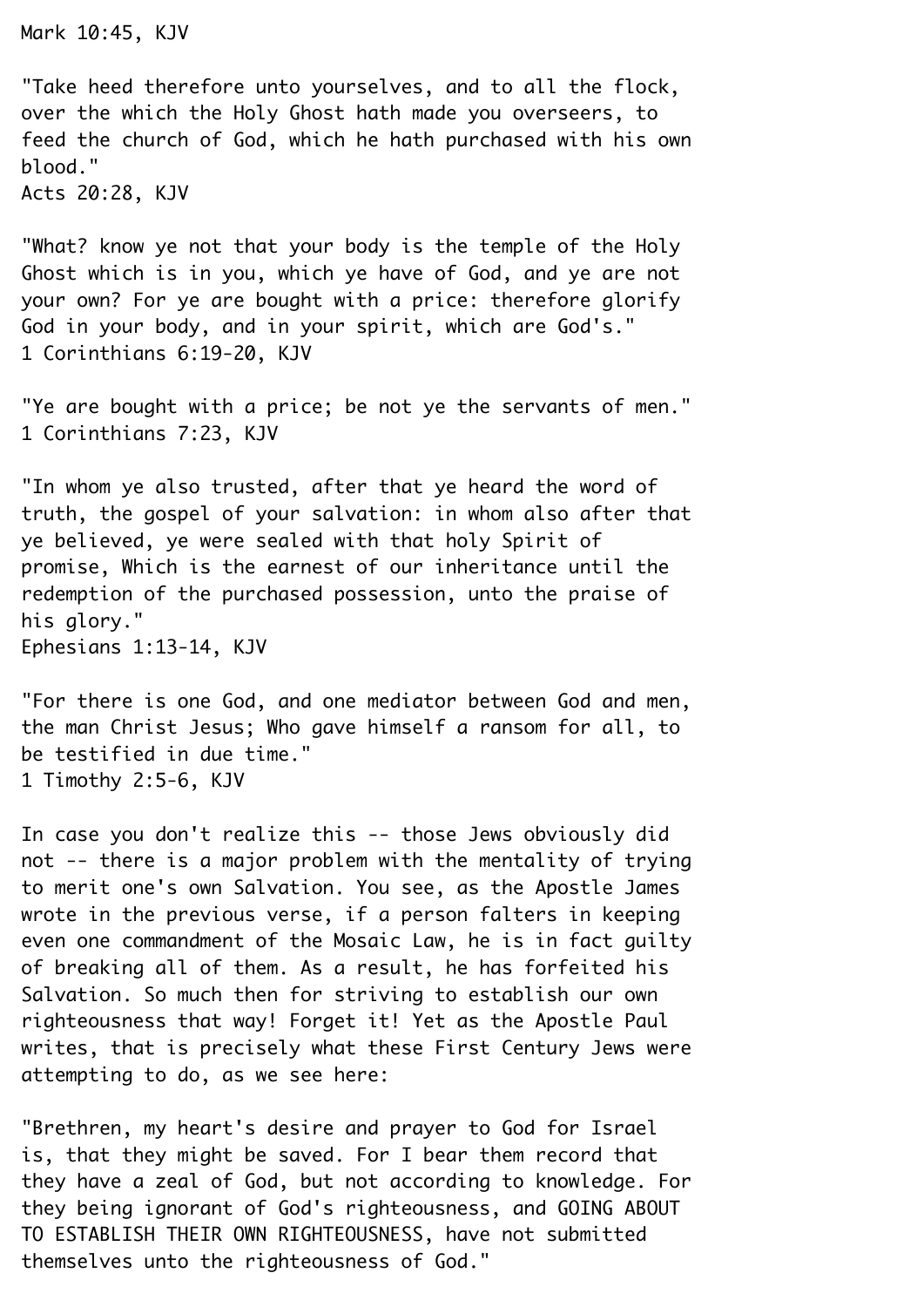Romans 10:1-3, KJV¬

Not only were those Jews endeavoring to establish their own righteousness outside of Christ, but as we have already seen, they were convinced that they were sinless before God because of it. However, as you the reader probably already know, this erroneous belief is totally contrary to the plain truth which is clearly expressed in the following group of verses. That truth is that we're all born in sin, and remain in sin, until we are washed clean by the Blood of the Lamb of God:

"Behold, I was shapen in iniquity; and in sin did my mother conceive me."¬ Psalm 51:5, KJV¬

"For there is not a just man upon earth, that doeth good, and sinneth not."¬ Ecclesiastes 7:20, KJV¬

"For all have sinned, and come short of the glory of God:" Romans 3:23, KJV¬

"If we say that we have no sin, we deceive ourselves, and the truth is not in us. If we confess our sins, he is faithful and just to forgive us our sins, and to cleanse us from all unrighteousness. If we say that we have not sinned, we make him a liar, and his word is not in us." 1 John 1:8-10, KJV¬

The previous Scriptural truth leads directly to yet another inevitable -- and perhaps uncomfortable for some people -conclusion; and that is that if we are all sinners before the¬ Lord, then we certainly have no righteousness of our own. As with the previous set of verses, this sound truth is likewise confirmed in Scriptures such as the following:¬

"But we are all as an unclean thing, and all our righteousnesses are as filthy rags; and we all do fade as a leaf; and our iniquities, like the wind, have taken us away." Isaiah 64:6, KJV¬

"They are all gone aside, they are all together become filthy: there is none that doeth good, no, not one." Psalm 14:3, KJV¬

"If thou, LORD, shouldest mark iniquities, O Lord, who shall stand?"¬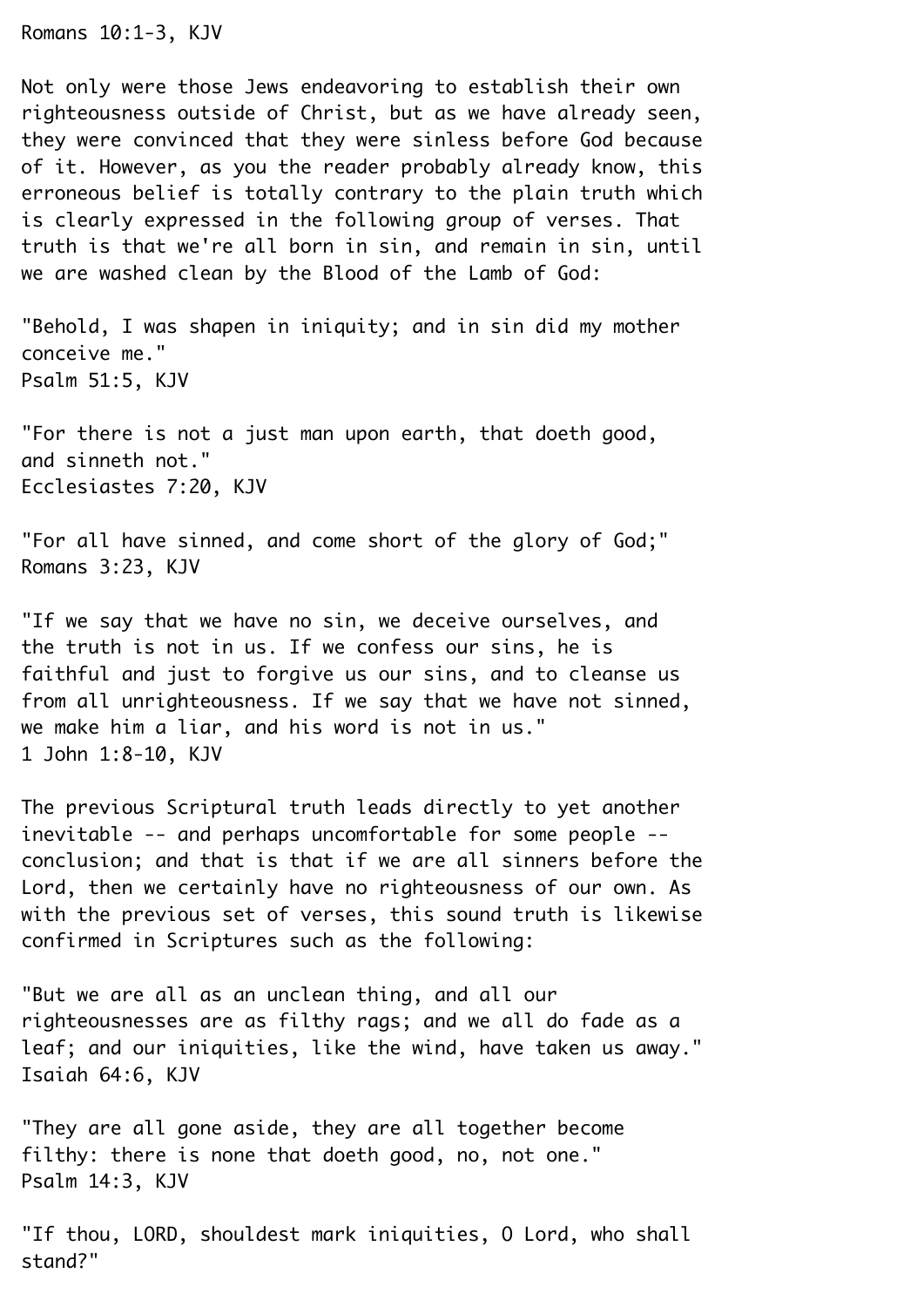Psalm 130:3, KJV¬

"For I say unto you, That except your righteousness shall exceed the righteousness of the scribes and Pharisees, ye shall in no case enter into the kingdom of heaven." Matthew 5:20, KJV

"As it is written, There is none righteous, no, not one." Romans 3:10, KJV¬

As I briefly mentioned a moment ago, the only way in which the stain of sin can be removed from our lives, is by being symbolically washed in the Blood of the sacrificial Lamb of¬ God, who is none other than Jesus Christ. Consider this set of Bible verses which makes this Scriptural truth so very plain:

"Come now, and let us reason together, saith the LORD: though your sins be as scarlet, they shall be as white as snow; though they be red like crimson, they shall be as wool."

Isaiah 1:18, KJV¬

"And as they were eating, Jesus took bread, and blessed it, and brake it, and gave it to the disciples, and said, Take, eat; this is my body. And he took the cup, and gave thanks, and gave it to them, saying, Drink ye all of it; For this is my blood of the new testament, which is shed for many for the remission of sins."¬ Matthew 26:26-28, KJV¬

"And as they did eat, Jesus took bread, and blessed, and brake it, and gave to them, and said, Take, eat: this is my body. And he took the cup, and when he had given thanks, he gave it to them: and they all drank of it. And he said unto them, This is my blood of the new testament, which is shed for many." Mark 14:22-24, KJV¬

"And when the hour was come, he sat down, and the twelve apostles with him. And he said unto them, With desire I have desired to eat this passover with you before I suffer: For I say unto you, I will not any more eat thereof, until it be fulfilled in the kingdom of God. And he took the cup, and gave thanks, and said, Take this, and divide it among yourselves: For I say unto you, I will not drink of the fruit of the vine, until the kingdom of God shall come. And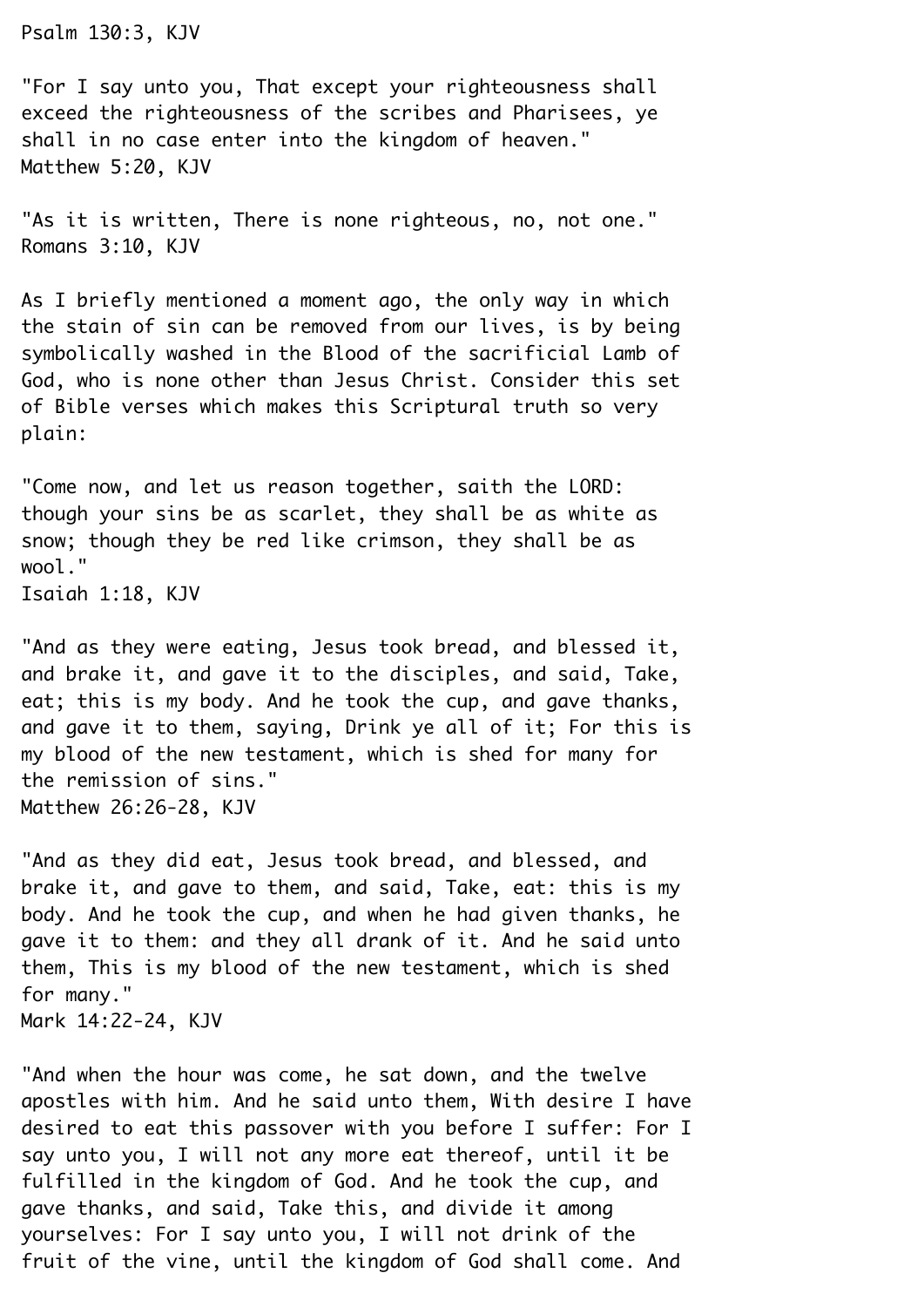he took bread, and gave thanks, and brake it, and gave unto them, saying, This is my body which is given for you: this do in remembrance of me. Likewise also the cup after supper, saying, This cup is the new testament in my blood, which is shed for you." Luke 22:14-20, KJV¬

"Whom God hath set forth to be a propitiation through faith in his blood, to declare his righteousness for the remission of sins that are past, through the forbearance of God;" Romans 3:25, KJV¬

"But now in Christ Jesus ye who sometimes were far off are made nigh by the blood of Christ." Ephesians 2:13, KJV¬

"And almost all things are by the law purged with blood; and without shedding of blood is no remission." Hebrews 9:22, KJV¬

"Having therefore, brethren, boldness to enter into the holiest by the blood of Jesus, By a new and living way, which he hath consecrated for us, through the veil, that is to say, his flesh;"¬ Hebrews 10:19-20, KJV¬

"Wherefore Jesus also, that he might sanctify the people with his own blood, suffered without the gate  $\ldots$ . Now the God of peace, that brought again from the dead our Lord¬ Jesus, that great shepherd of the sheep, through the blood of the everlasting covenant, Make you perfect in every good work to do his will, working in you that which is wellpleasing in his sight, through Jesus Christ; to whom be glory for ever and ever. Amen." Hebrews 13:12, 20-21, KJV¬

"Elect according to the foreknowledge of God the Father. through sanctification of the Spirit, unto obedience and sprinkling of the blood of Jesus Christ: Grace unto you, and peace, be multiplied."¬ 1 Peter 1:2, KJV¬

"But if we walk in the light, as he is in the light, we have fellowship one with another, and the blood of Jesus Christ his Son cleanseth us from all sin." 1 John 1:7, KJV¬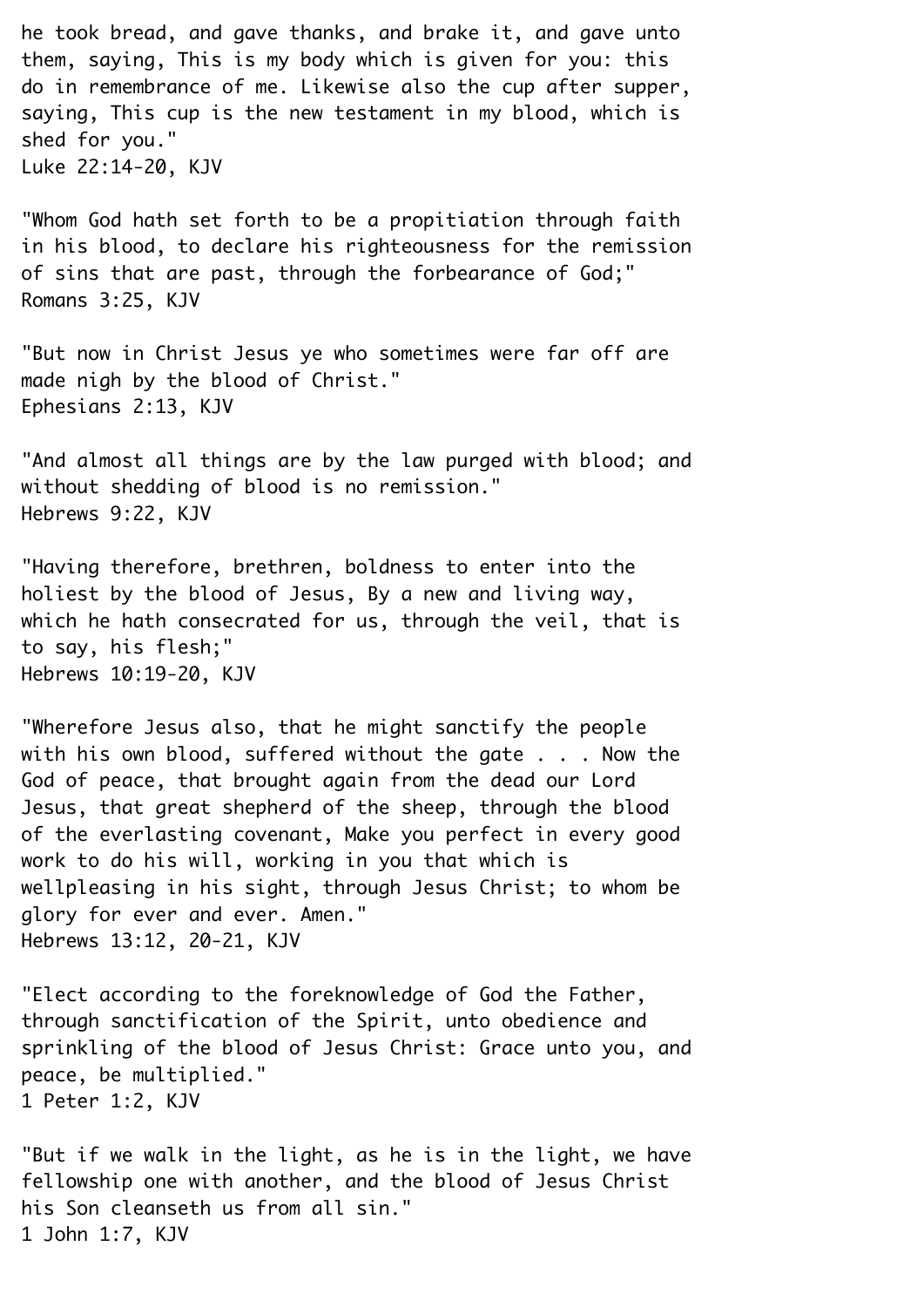"And he is the propitiation for our sins: and not for ours only, but also for the sins of the whole world."¬ 1 John 2:2, KJV¬

"Herein is love, not that we loved God, but that he loved us, and sent his Son to be the propitiation for our sins."¬ 1 John 4:10, KJV¬

"And from Jesus Christ, who is the faithful witness, and the first begotten of the dead, and the prince of the kings of the earth. Unto him that loved us, and washed us from our sins in his own blood," Revelation 1:5, KJV¬

"And I said unto him, Sir, thou knowest. And he said to me, These are they which came out of great tribulation, and have washed their robes, and made them white in the blood of the Lamb." Revelation 7:14, KJV¬

Please go to part two for the continuation of this series.

Written by Bill Kochman¬

wordweaver777@gmail.com https://www.billkochman.com https://www.csnet.live¬

WHAT DOES "THE TRUTH SHALL MAKE YOU FREE" REALLY MEAN? : PT. 2

Copyright 1994 - 2022 Bill's Bible Basics¬

Published On : January 15, 2022¬

Last Updated : January 15, 2022¬

What Is Meant By The "Righteousness Of God"?, Righteousness Without The Law, Both Moses And The Prophets Wrote About The¬ Coming Righteousness Through Christ, Old Testament Messianic¬ Prophecies, We Are Covered By Jesus' Righteousness, Garments¬ Of Salvation And Robes Of Righteousness, No One Is Justified¬ By The Laws Of Moses, Dead To The Law By The Body Of Christ,¬ Some Key Points Of Apostle Paul's Teachings, God Knew That¬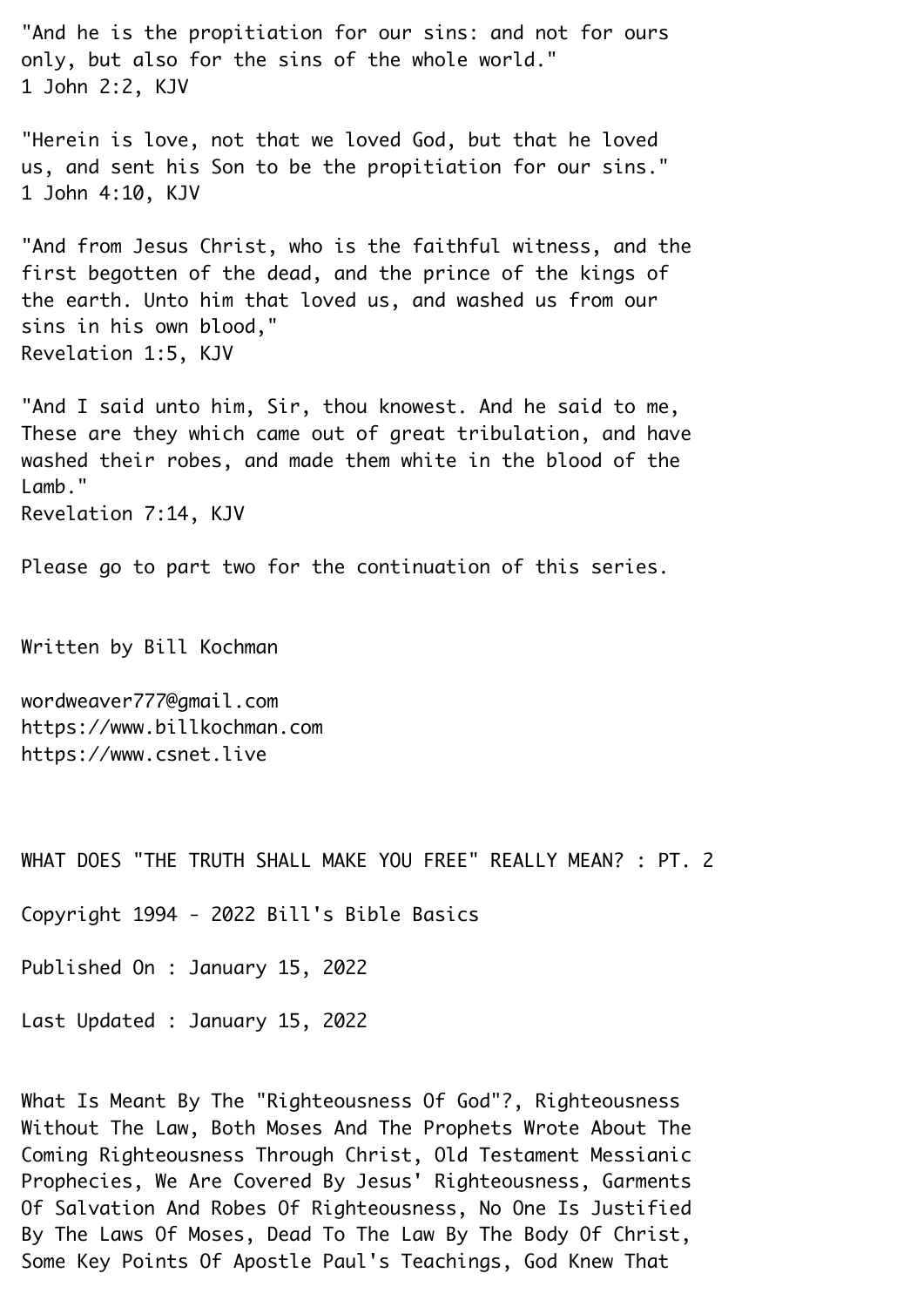No One Could Keep The Entire Mosaic Law, Nobody Can Attain¬ To God's Idea Of Sinlessness, Righteousness And Perfection¬ On Their Own, Believing In Jesus Is The Better Way, Jewish¬ Religious Elders Used Mosaic Law To Condemn Control And Take¬ Advantage Of The People, Heavy Burdens Grievous To Be Borne, Fear Of The Jews, "For By The Law Is The Knowledge Of Sin", "The Law Was Our Schoolmaster" To Bring Us To Christ, "The¬ Law Was Given By Moses But Grace And Truth Came By Jesus¬ Christ", Works Of The Law Or Grace: It Is One Or The Other¬

Continuing our discussion from part one, exactly what is meant by the phrase "righteousness of God" which the Apostle¬ Paul referred to in Romans 10:1-3? Well, as you may possibly already understand -- that is, if you are a serious student of the Scriptures -- Paul very clearly informs us what this righteousness is, as well as how this righteousness can be obtained, in the following two verses which are found in the third chapter of this very same Epistle. Paul writes the following:¬

"But now the righteousness of God without the law is manifested, being witnessed by the law and the prophets; Even the righteousness of God which is by faith of Jesus Christ unto all and upon all them that believe  $\ldots$ ." Romans 3:21-22, KJV¬

But what does Paul mean by "righteousness of God without the law"? It is my understanding that he is referring to how righteousness can be obtained outside of the strict mandates of the Law; meaning, of course, outside of the Mosaic Law. But look at what the Apostle writes next. He says that this righteousness is manifested -- that is, revealed -- "being witnessed by the law and the prophets". What is that all about? Quite simply, Paul is informing his readers that both the Law -- meaning Moses -- and the Prophets wrote about this coming righteousness. Then Paul drops the bomb and writes¬ "which is by faith of Jesus Christ unto all and upon all them that believe." And there it is!¬

Now, regarding "the law and the prophets", if you need some¬ Scriptural proof concerning what Paul is talking about in those previous Scriptures, consider this following group of verses that are found in the Gospels:

"Do not think that I will accuse you to the Father: there is¬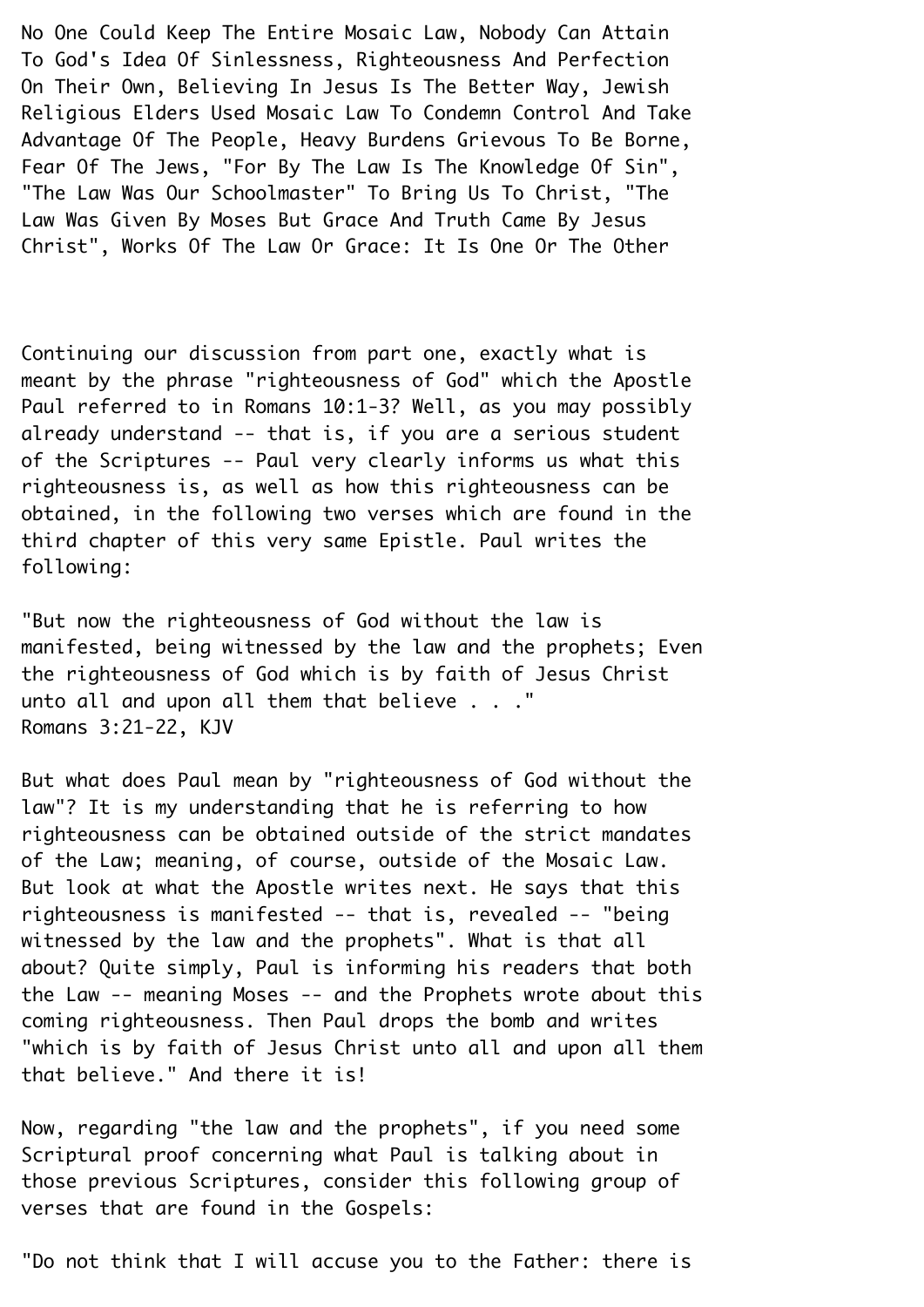[one] that accuseth you, [even] Moses, in whom ye trust. For had ye believed Moses, ye would have believed me: for HE WROTE OF ME. But if ye believe not his writings, how shall ye believe my words?"¬ John 5:45-47, KJV¬

"Think not that I am come to destroy the law, or the prophets: I am not come to destroy, but to fulfil." Matthew 5:17, KJV¬

"And he said unto them, These are the words which I spake unto you, while I was yet with you, that all things must be fulfilled, which were written in the law of Moses, and in the prophets, and in the psalms, concerning me."¬ Luke 24:44, KJV¬

"Philip findeth Nathanael, and saith unto him, We have found him, of whom Moses in the law, and the prophets, did write,¬ Jesus of Nazareth, the son of Joseph." John 1:45, KJV¬

As you can see, we are told a number of times in the Gospels, as well as by the Apostle Paul, that Moses, the Psalms and the Prophets all wrote about the coming suffering Messiah who would die for the sins of the world, and by so doing, impart¬ His righteousness unto us. In actuality, there are literally hundreds of such verses found in the Old Testament. Here are but a few of them for your personal consideration. The first one is what Jesus was talking about in John 5:45-47 above:¬

"The LORD thy God will raise up unto thee a Prophet from the midst of thee, of thy brethren, like unto me; unto him ye shall hearken  $\ldots$  I will raise them up a Prophet from among their brethren, like unto thee, and will put my words in his mouth; and he shall speak unto them all that I shall command him. And it shall come to pass, [that] whosoever will not hearken unto my words which he shall speak in my name. I will require [it] of him." Deuteronomy 15, 18-19, KJV¬

"Therefore the Lord himself shall give you a sign; Behold, a virgin shall conceive, and bear a son, and shall call his name Immanuel. Butter and honey shall he eat, that he may know to refuse the evil, and choose the good." Isaiah 7:14-15, KJV¬

"But thou, Bethlehem Ephratah, though thou be little among¬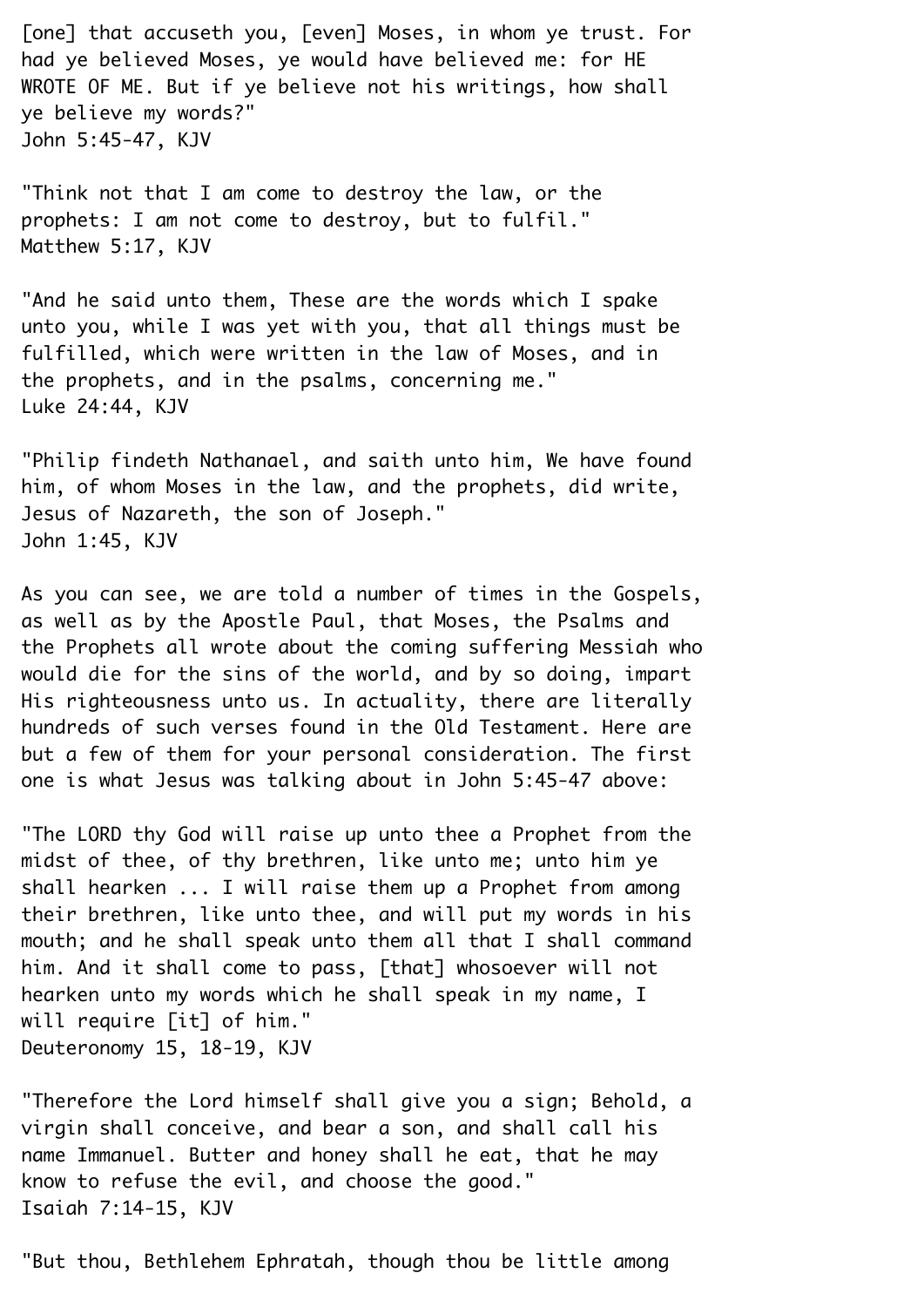the thousands of Judah, yet out of thee shall he come forth unto me that is to be ruler in Israel; whose goings forth have been from of old, from everlasting." Micah 5:2, KJV¬

"Surely he hath borne our griefs, and carried our sorrows: yet we did esteem him stricken, smitten of God, and afflicted. But he was wounded for our transgressions, he was bruised for our iniquities: the chastisement of our peace was upon him; and with his stripes we are healed. All we like sheep have gone astray; we have turned every one to his own way; and the LORD hath laid on him the iniquity of us all. He was oppressed, and he was afflicted, yet he opened not his mouth: he is brought as a lamb to the slaughter, and as a sheep before her shearers is dumb, so he openeth not his mouth. He was taken from prison and from judgment: and who shall declare his generation? for he was cut off out of the land of the living: for the transgression of my people was he stricken." Isaiah 53:4-8, KJV¬

"All they that see me laugh me to scorn: they shoot out the lip, they shake the head, saying, He trusted on the LORD that he would deliver him: let him deliver him, seeing he delighted in him."¬ Psalm 22:7-8, KJV¬

"Many bulls have compassed me: strong bulls of Bashan have beset me round. They qaped upon me with their mouths, as a ravening and a roaring lion." Psalm 22:12-13, KJV¬

"I am poured out like water, and all my bones are out of joint: my heart is like wax; it is melted in the midst of my bowels. My strength is dried up like a potsherd; and my tongue cleaveth to my jaws; and thou hast brought me into the dust of death."¬ Psalm 22:14-15, KJV¬

"For dogs have compassed me: the assembly of the wicked have inclosed me: they pierced my hands and my feet. I may tell all my bones: they look and stare upon me." Psalm 22:16-17, KJV¬

"They part my garments among them, and cast lots upon my vesture."¬ Psalm 22:18, KJV¬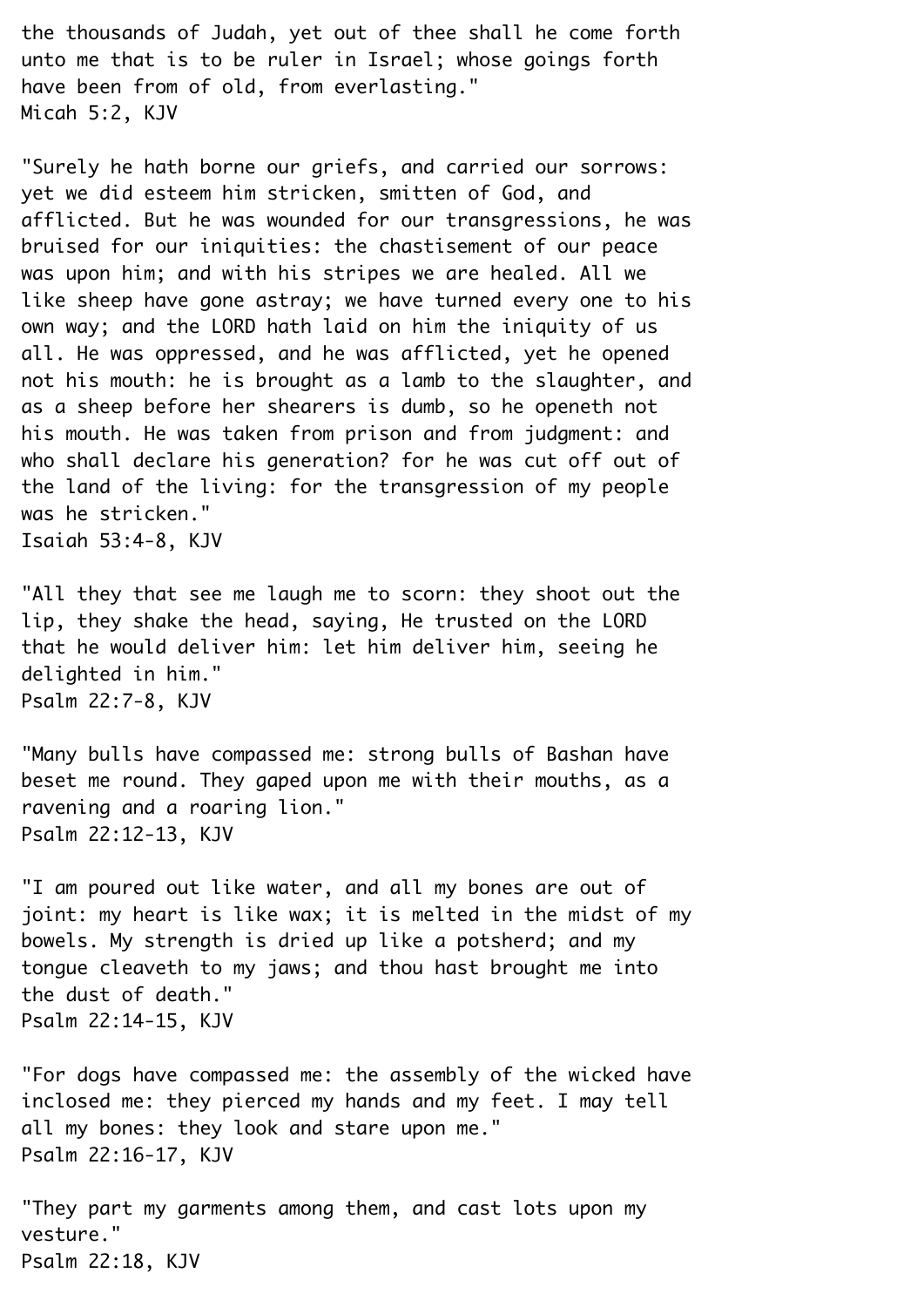"For thou wilt not leave my soul in hell; neither wilt thou suffer thine Holy One to see corruption." Psalm 16:7, KJV¬

"He keepeth all his bones: not one of them is broken." Psalm 34:20, KJV¬

Returning to Romans 3:21-22, do you understand what Paul is saying when he writes "the righteousness of God without the law" and "the righteousness of God which is by faith of¬ Jesus Christ"? If not, let me explain it to you a bit more. The Apostle Paul is clearly saying that we can obtain the righteousness of God, without observing the 613 mitzvoth -or commandments -- of the Mosaic Law, just by placing our faith in the atoning Sacrifice of Jesus Christ; because He is our only righteousness. Period. We in fact put on Jesus' righteousness when we are symbolically washed in His Blood, without the need for any of us to fulfill every precept of the Laws of Moses. That is why later on in the same Epistle to the Romans, Paul also writes the following:¬

"For Christ is the end of the law for righteousness to every one that believeth."¬ Romans 10:4, KJV¬

In short, Jesus did what none of us could possibly do. He met the harsh requirements of the Mosaic Law, being the perfect¬ Sacrifice -- that is, an unblemished lamb -- for sin. As a result, by believing in what He did for us, we obtain His righteousness before God. We are in essence covered by His righteousness as with a garment. In fact, it may interest you to know that the Scriptures describe this righteousness we receive from Christ as a Garment of Salvation, and as a Robe of Righteousness; as we can determine by the following group of verses:¬

"I put on righteousness, and it clothed me: my judgment was as a robe and a diadem." Job 29:14, KJV¬

"I will greatly rejoice in the LORD, my soul shall be joyful in my God; for he hath clothed me with the garments of salvation, he hath covered me with the robe of righteousness, as a bridegroom decketh himself with ornaments, and as a bride adorneth herself with her jewels."¬ Isaiah 61:10, KJV¬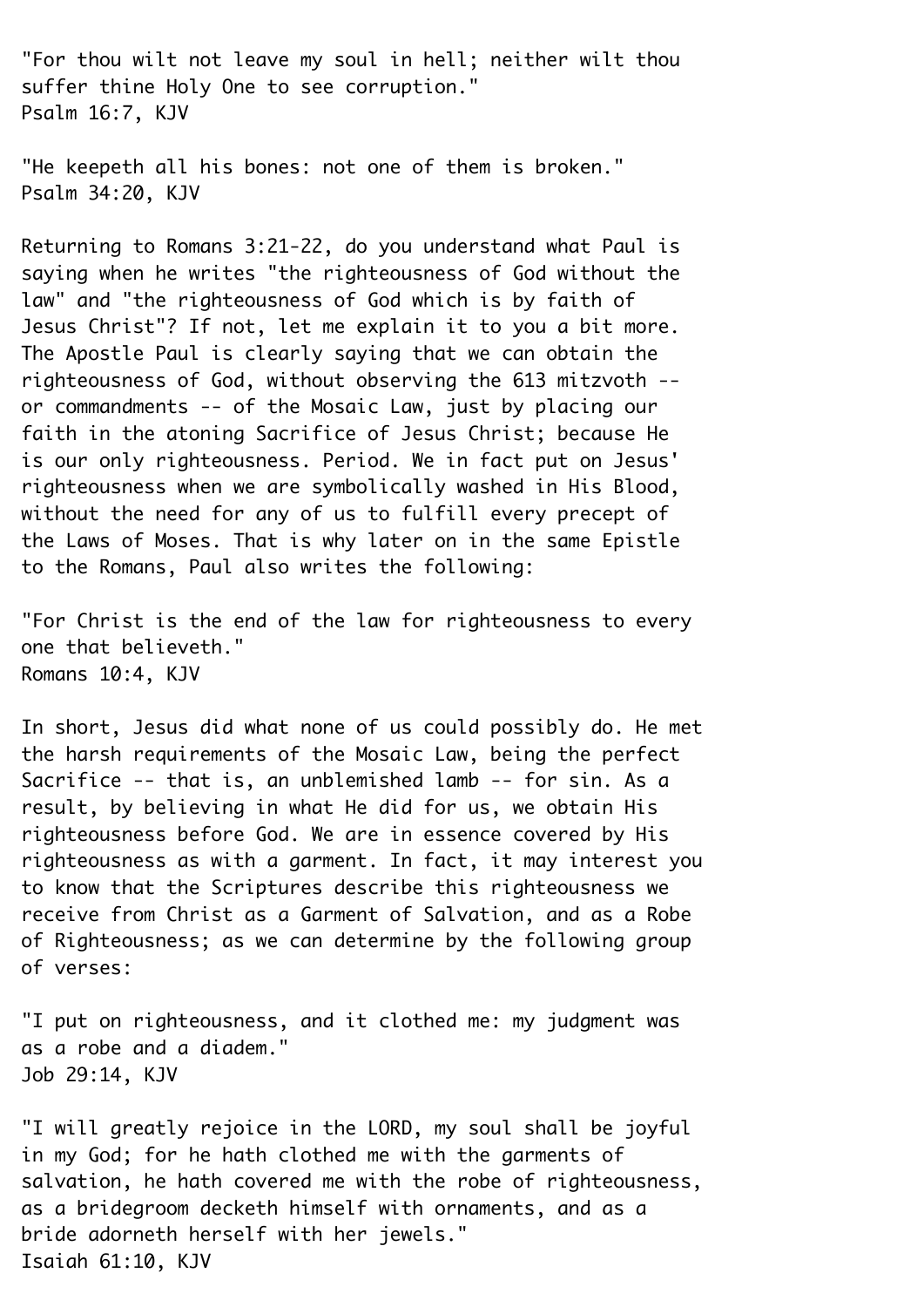"Then saith he to his servants, The wedding is ready, but they which were bidden were not worthy. Go ye therefore into the highways, and as many as ye shall find, bid to the marriage. So those servants went out into the highways, and gathered together all as many as they found, both bad and good: and the wedding was furnished with guests. And when the king came in to see the guests, he saw there a man which had not on a wedding garment: And he saith unto him, Friend, how camest thou in hither not having a wedding garment? And he was speechless. Then said the king to the servants, Bind him hand and foot, and take him away, and cast him into outer darkness; there shall be weeping and gnashing of teeth. For many are called, but few are chosen." Matthew 22:8-14, KJV

"He that overcometh, the same shall be clothed in white raiment; and I will not blot out his name out of the book of life, but I will confess his name before my Father, and before his angels  $\ldots$  . I counsel thee to buy of me gold tried in the fire, that thou mayest be rich; and white raiment, that thou mayest be clothed, and that the shame of thy nakedness do not appear; and anoint thine eyes with eyesalve, that thou mayest see." Revelation 3:5, 18, KJV¬

"And when he had opened the fifth seal, I saw under the altar the souls of them that were slain for the word of God, and for the testimony which they held: And they cried with a loud voice, saying, How long, O Lord, holy and true, dost thou not judge and avenge our blood on them that dwell on the earth? And white robes were given unto every one of them; and it was said unto them, that they should rest yet for a little season, until their fellowservants also and their brethren, that should be killed as they were, should be fulfilled."¬ Revelation 6:9-11, KJV¬

"After this I beheld, and, lo, a great multitude, which no man could number, of all nations, and kindreds, and people, and tongues, stood before the throne, and before the Lamb, clothed with white robes, and palms in their hands . . . And one of the elders answered, saying unto me, What are these which are arrayed in white robes? and whence came they? And I said unto him, Sir, thou knowest. And he said to me, These are they which came out of great tribulation, and have washed their robes, and made them white in the blood of the Lamb."¬ Revelation 7:9, 13-14, KJV¬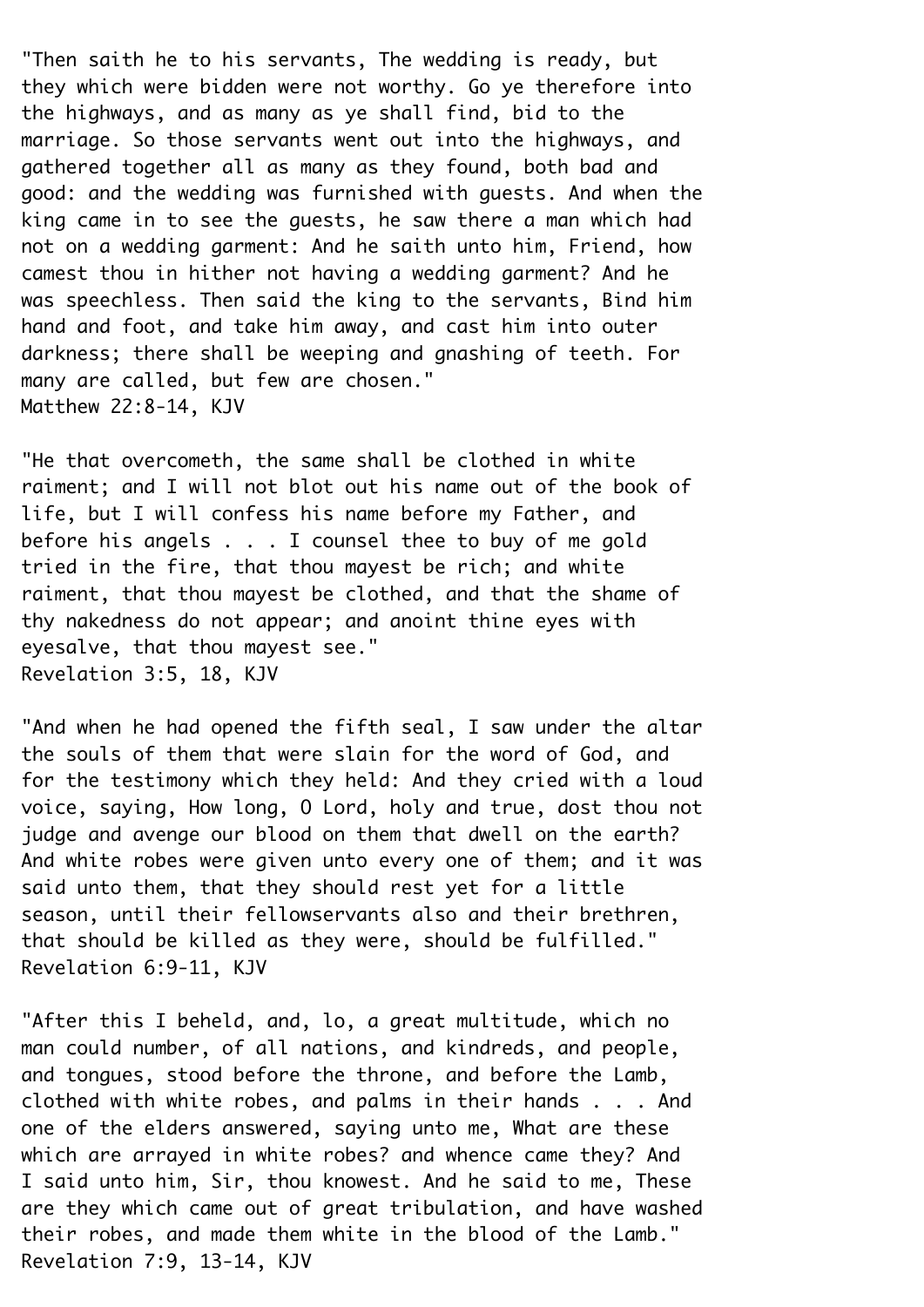"Let us be glad and rejoice, and give honour to him: for the marriage of the Lamb is come, and his wife hath made herself ready. And to her was granted that she should be arrayed in fine linen, clean and white: for the fine linen is the righteousness of saints. And he saith unto me, Write, Blessed are they which are called unto the marriage supper of the Lamb. And he saith unto me, These are the true sayings of God."

Revelation 19:7-9, KJV¬

To reiterate the previous point, that is precisely what the¬ Apostle Paul is saying in his Epistle to the Romans. We do not have to try to earn our righteousness ourselves. It is not as if we could do it anyway, as we have already seen. In fact, Paul proclaims the very same truth when he addresses the people in the synagogue in Antioch, as we see by the following two verses:¬

"Be it known unto you therefore, men and brethren, that through this man [Jesus] is preached unto you the forgiveness of sins: And by him all that believe are justified from all things, FROM WHICH YE COULD NOT BE JUSTIFIED BY THE LAW OF¬ MOSES."¬ Acts 13:38-39, KJV¬

Do you see that? Paul plainly says "from which ye could not be justified by the law of Moses." To reiterate, we do not have to be heavy laden. We do not have to carry around that heavy burden and weight of trying to fulfill the mandates of the Mosaic Law in order to merit our Salvation. Jesus in fact freed us all from that load when He willingly took the sins of the world upon Himself, as He hung upon that Cross. Let me remind you again of what Jesus said in the Gospel of Matthew:

"Come unto me, all [ye] that labour and are heavy laden, and¬ I will give you rest." Matthew 11:28, KJV¬

As the Apostle Paul wrote, Jesus became our righteousness outside of the Law. The Apostle Paul expresses this very same profound truth in a number of other verses which are found in his writings. He tells us plainly that Believers no longer have to depend on the Mosaic Law for righteousness, but only upon Jesus Christ. We have in fact become dead to the law in that regard, as we see here:¬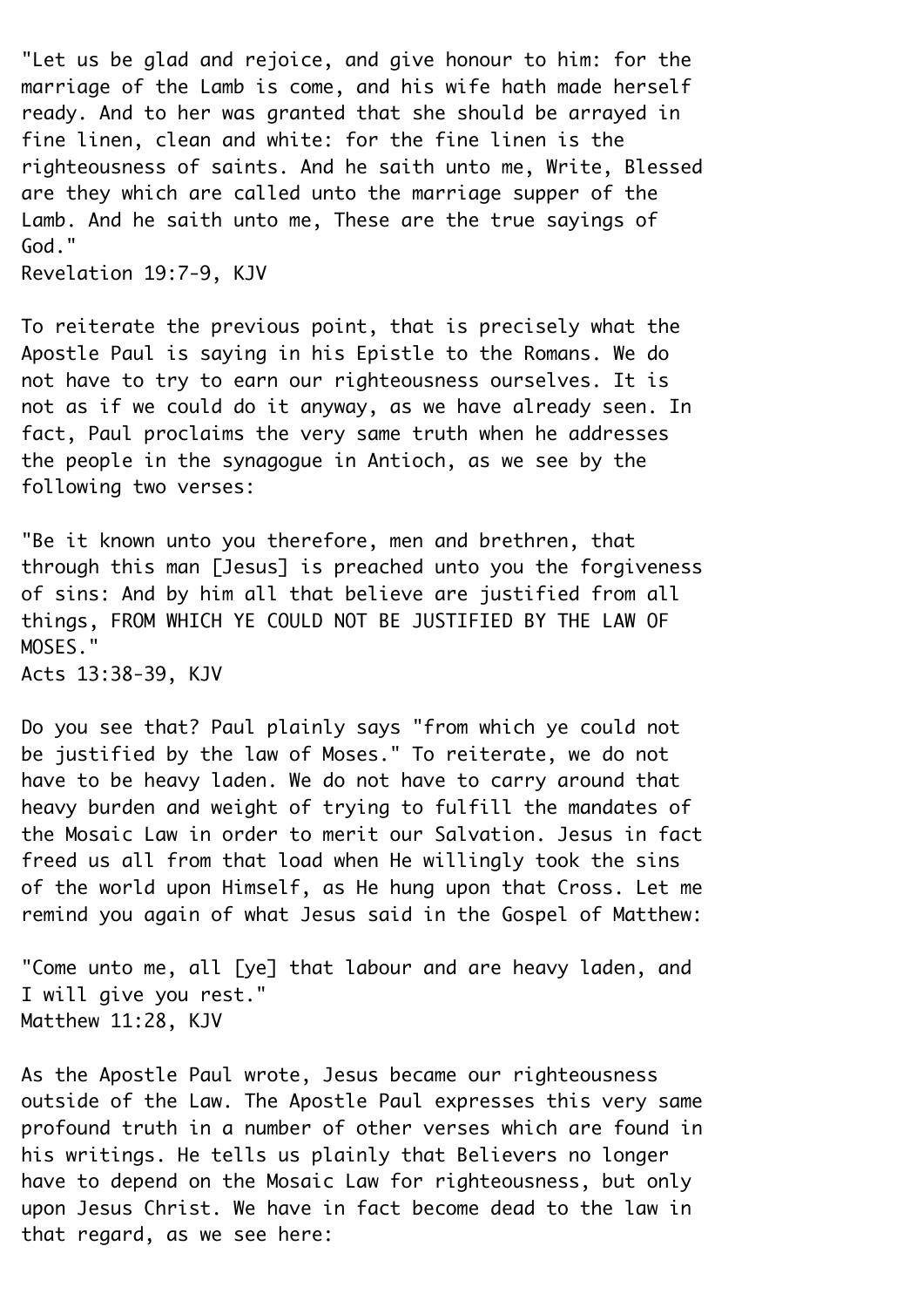"Now we know that what things soever the law saith, it saith to them who are under the law: that every mouth may be stopped, and all the world may become guilty before God. Therefore by the deeds of the law there shall no flesh be justified in his sight: for by the law is the knowledge of sin."

Romans 3:19-20, KJV¬

"Wherefore, my brethren, ye also are become dead to the law by the body of Christ; that ye should be married to another, even to him who is raised from the dead, that we should bring forth fruit unto God . . . But now we are delivered from the law, that being dead wherein we were held; that we should serve in newness of spirit, and not in the oldness of the letter."¬ Romans 7:4, 6, KJV¬

"I do not frustrate the grace of God: for if righteousness come by the law, then Christ is dead in vain." Galatians 2:21, KJV¬

"But that no man is justified by the law in the sight of¬ God, it is evident: for, The just shall live by faith  $\ldots$ . Christ hath redeemed us from the curse of the law, being made a curse for us: for it is written, Cursed is every one that hangeth on a tree:"¬ Galatians 3:11, 13, KJV¬

"Christ is become of no effect unto you, whosoever of you are justified by the law; ye are fallen from grace." Galatians 5:4, KJV¬

"And you, being dead in your sins and the uncircumcision of your flesh, hath he quickened together with him, having forgiven you all trespasses; Blotting out the handwriting of ordinances that was against us, which was contrary to us, and took it out of the way, nailing it to his cross;" Colossians 2:13-14, KJV¬

So let me summarize for you the most important points which are found in the previous group of verses:

1. No one can be justified or made righteous by observing the Laws of Moses, also known as the Mosaic Law.¬

2. By embracing Christ's sacrificial Atonement for our sins, not only are we justified and made righteous before God, but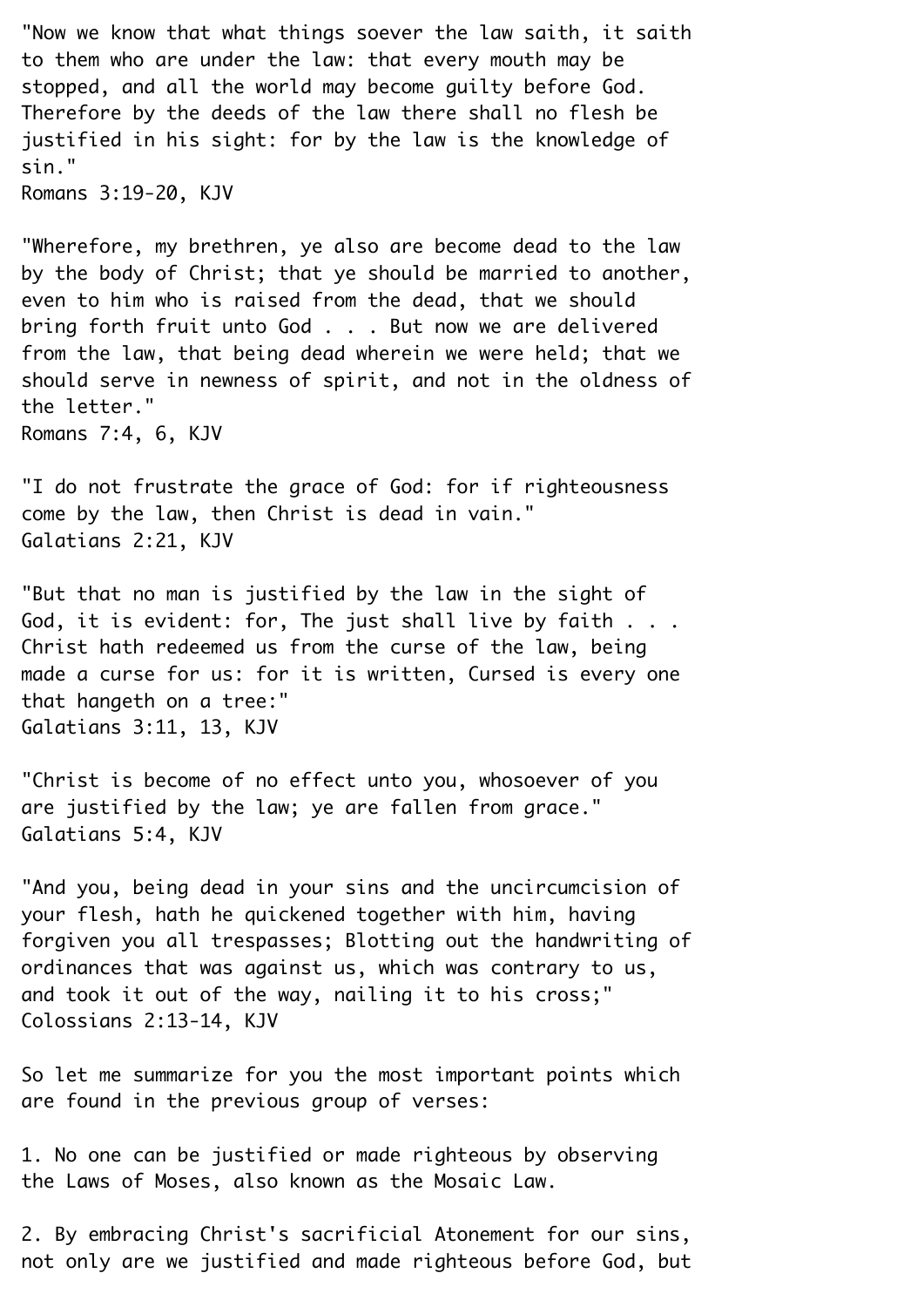we also become dead to the Law; meaning that we no longer depend upon it to merit our Salvation.

3. If it were possible to be justified and made righteous by keeping the Mosaic Law, then truly, Jesus died in vain, and¬ His death was not necessary.

4. If we believe that keeping the Laws of Moses can save us, then we have in essence forfeited the Grace of God through¬ Jesus Christ.¬

5. Jesus not only redeemed us from the curse of the Law, but¬ He in fact met its harsh requirements, and nullified it, when He hung upon that Cross. That is what Paul is talking about when he says "Blotting out the handwriting of ordinances that was against us, which was contrary to us, and took it out of the way, nailing it to his cross."¬

What you need to understand is that God the Father knew from the very start that no one would ever possibly be able to keep every single commandment under the Laws of Moses. As I pointed out earlier, it was, and still remains, a totally impossible feat. Yet certain people -- even in our modern day¬ -- still foolishly try to do that very thing. Sadly, they are just beating the air, because their dead, self-righteous works amount to nothing before God.¬

In the Gospels, it is evident that Jesus likewise knew that it was humanly impossible for anyone to observe all 613 laws which were incorporated into the Mosaic Law. In some of His teachings, the point that Jesus was trying to help people to understand was that no matter how hard they tried, they would simply never be able to attain to God's idea of sinlessness, righteousness and perfection by striving to keep the Laws of¬ Moses. As a result, they would never be able to merit God's¬ Mercy and Forgiveness on their own either. They obviously needed some outside help.¬

I am also convinced that in some situations in the Gospels, one of the reasons why the Lord quoted the Mosaic Law was to challenge the thinking of the Jewish religious elders, and to show both the Scribes and the Pharisees that they were not as righteous or sinless as they believed themselves to be, and as they pretended to be before the common people.

But concerning the Lord's regular listeners -- that is, the common people who heard Him gladly (Mark 12:37) -- I also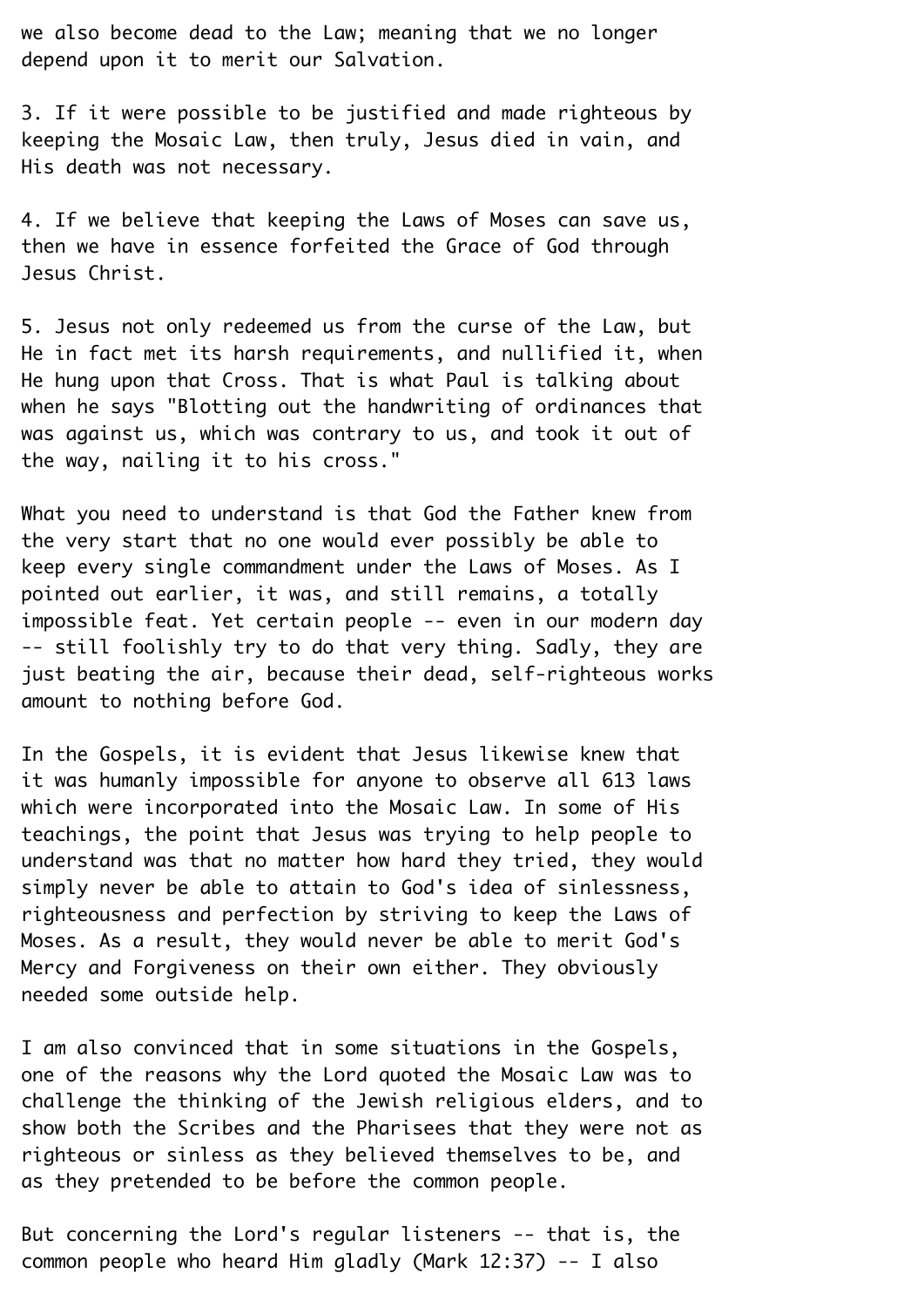believe that whenever Jesus mentioned the strict mandates of the Mosaic Law, He was not doing so to condemn people for their failure. Rather, He was merely trying to help them to see the futility of their situation, so that He could then point them to a better way. And what way was that? That's an easy question to answer:

"Jesus saith unto him, I am the way, the truth, and the life: no man cometh unto the Father, but by me."¬ John 14:6, KJV¬

In contrast, the Scribes and the Pharisees constantly used the Mosaic Law as a bludgeon to condemn the common people, to financially milk them, and to keep them under their absolute control. Jesus thoroughly exposed these doctors of the Law in verses such as the following. Please notice that in the second set of verses, the word "lawyers" is derived from the Koine Greek word "nomikos" which refers to one who is learned in and teaches the Mosaic Law:

"Then spake Jesus to the multitude, and to his disciples,¬ Saying, The scribes and the Pharisees sit in Moses seat: All therefore whatsoever they bid you observe, [that] observe and do; but do not ye after their works: for they say, and do not. For they bind heavy burdens and grievous to be borne, and lay [them] on mens shoulders; but they [themselves] will not move them with one of their fingers." Matthew 23:1-4, KJV

"Then answered one of the lawyers, and said unto him, Master, thus saying thou reproachest us also. And he said, Woe unto you also, [ye] lawyers! for ye lade men with burdens grievous to be borne, and ye yourselves touch not the burdens with one of your fingers."¬ Luke 11:45-46¬

Let me remind you one more time of what Jesus said at the end of Matthew chapter eleven. I want to make sure that you really see and understand the connection between what Jesus said, and what the Jewish religious elders actually did:

"Come unto me, all [ye] that labour and are heavy laden, and¬ I will give you rest."¬ Matthew 11:28, KJV¬

Not only did those self-righteous, merciless, crafty Jewish religious elders rely upon the harshness of the Laws of Moses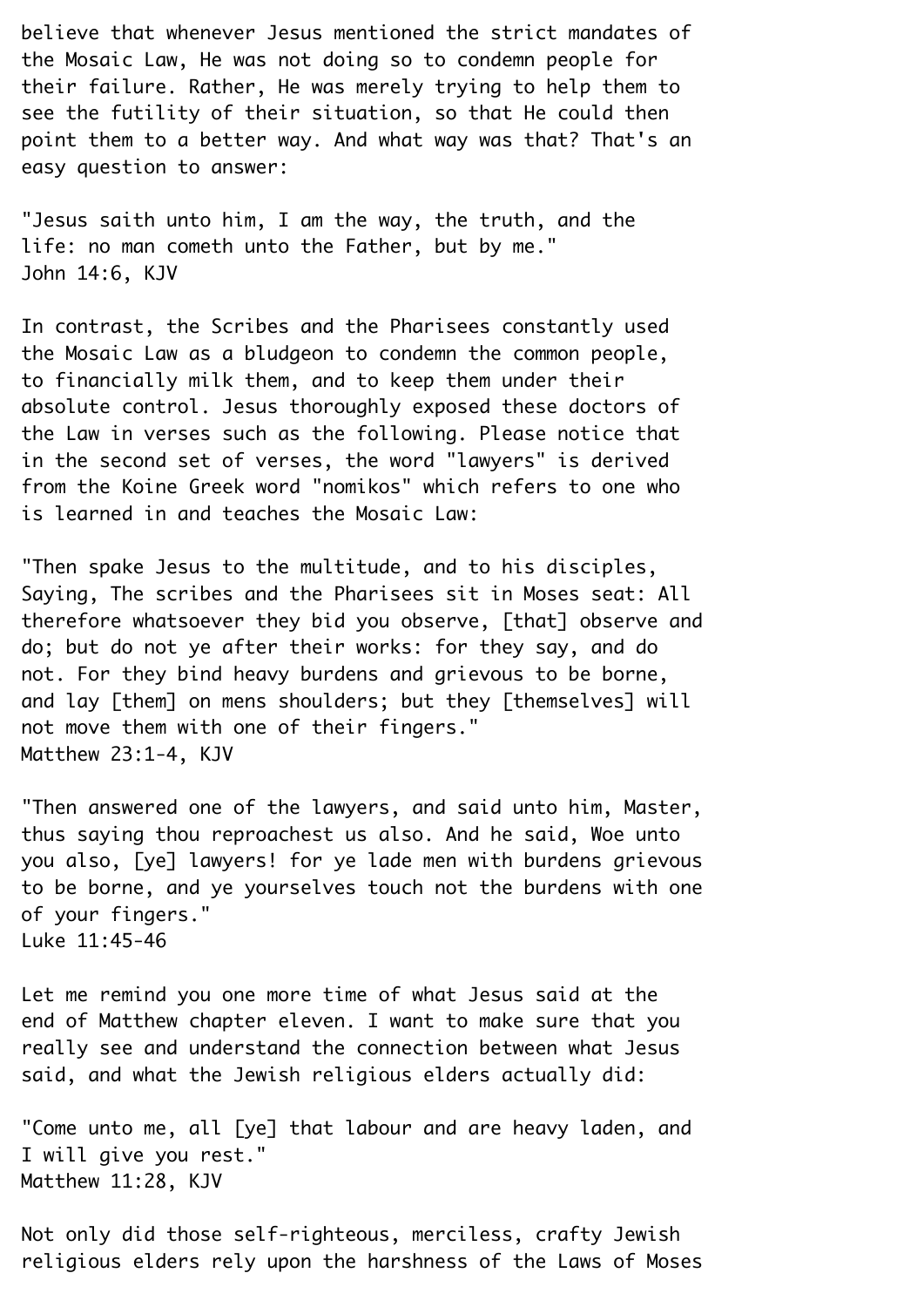to condemn, manipulate and control the people, but they also relied heavily upon fear as well. This becomes evident in verses such as the following:

"Then the Jews sought him at the feast, and said, Where is he? And there was much murmuring among the people concerning him: for some said, He is a good man: others said, Nay; but he deceiveth the people. Howbeit no man spake openly of him¬ FOR FEAR OF THE JEWS." John 7:11-13, KJV¬

"And after this Joseph of Arimathaea, being a disciple of¬ Jesus, but secretly FOR FEAR OF THE JEWS, besought Pilate that he might take away the body of Jesus: and Pilate gave him leave. He came therefore, and took the body of Jesus." John 19:38, KJV¬

"Then the same day at evening, being the first day of the week, when the doors were shut where the disciples were assembled FOR FEAR OF THE JEWS, came Jesus and stood in the midst, and saith unto them, Peace be unto you  $\ldots$  . And after eight days again his disciples were within, and Thomas with them: then came Jesus, the doors being shut, and stood in the midst, and said, Peace be unto you." John 20:19, 26, KJV¬

As should be quite evident to you by now, being a legalistic Pharisee who eventually came to Christ, the Apostle Paul had a very deep understanding regarding these matters. God opened¬ Paul's spiritual eyes and he came to fully grasp the purpose, meaning and intention of the Laws of Moses. While, yes, they were meant to teach the Israelites how to live a godly life, their ultimate purpose was to show them that they could never be good enough to merit God's Forgiveness and Salvation. They were meant to show people their sin, and by extension, their need for a Savior. Consider these two verses:

". . . for by the law is the knowledge of sin." Romans 3:20, KJV¬

"What shall we say then? Is the law sin? God forbid. Nay, I had not known sin, but by the law: for I had not known lust, except the law had said, Thou shalt not covet." Romans 7:7, KJV¬

It is for this reason that when Paul writes to the Church at Galatia, he informs his readers that the purpose of the Laws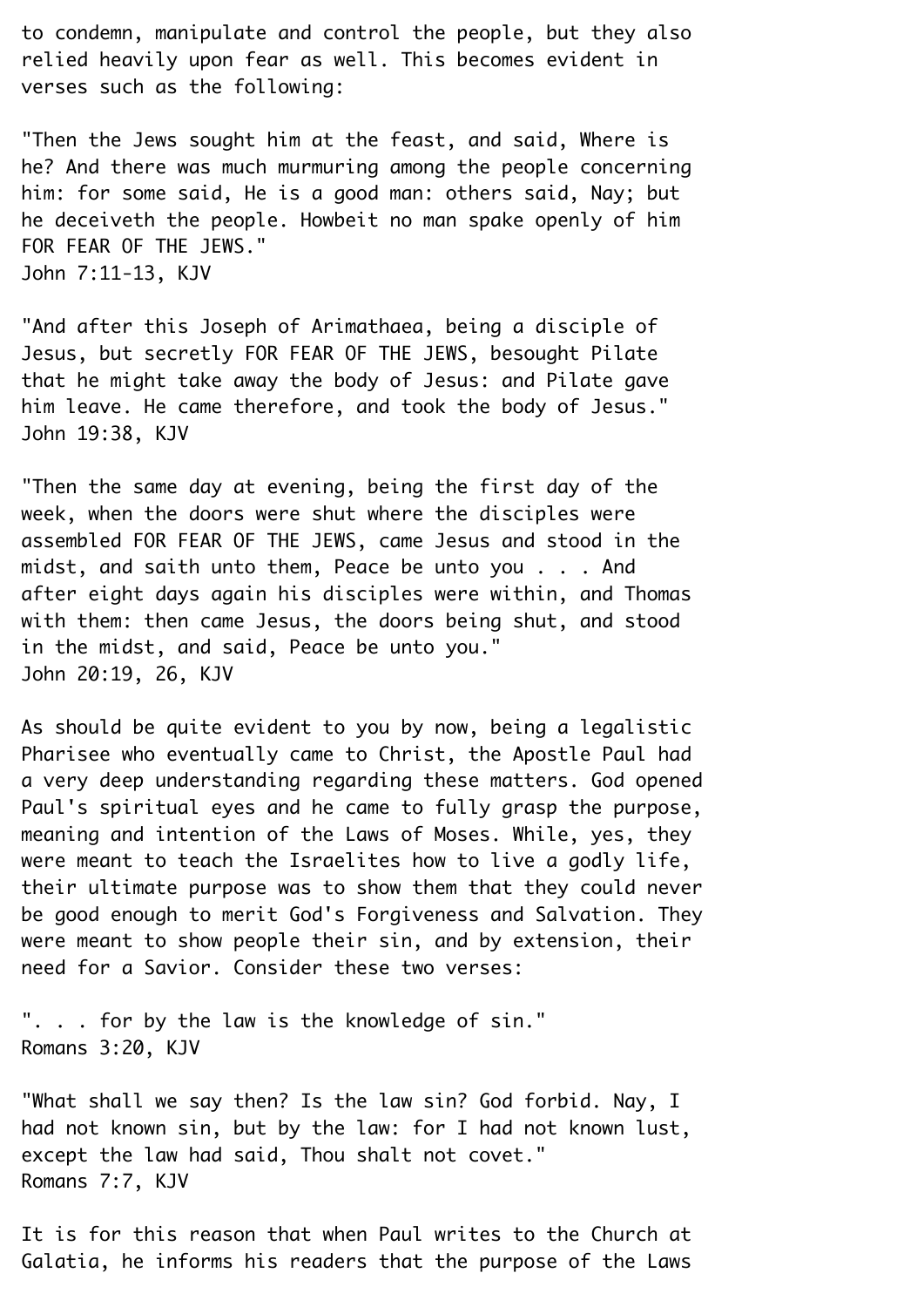of Moses was to serve as a schoolmaster, to shepherd people, and to bring them to Christ, as we see by this verse:

"Wherefore the law was our schoolmaster to bring us unto¬ Christ, that we might be justified by faith. But after that faith is come, we are no longer under a schoolmaster." Galatians 3:24-25, KJV¬

You see that? The Apostle Paul says it yet again: "we are no longer under a schoolmaster." We are no longer under the Law. We are under Christ. We are in fact covered by His Blood. We are forgiven, redeemed, saved, justified and made righteous through His Sacrifice, and NOT by striving to keep the Laws of Moses. Moses brought us the harsh mandates of the Mosaic¬ Law, while Jesus brought us the Grace and Mercy of God, and never the twain shall meet. It is one or the other. This is in fact what John the Baptist declared in the first chapter of the Gospel of John, as we see here:

"And the Word was made flesh, and dwelt among us, (and we beheld his glory, the glory as of the only begotten of the¬ Father, ) full of grace and truth  $\ldots$  . And of his fulness have all we received, and grace for grace. For the law was given by Moses, [but] grace and truth came by Jesus Christ."¬ John 1:14, 16-17, KJV¬

It is by God's Grace alone through faith in the Sacrifice of Jesus Christ that we are saved, and NOT by the Law, or by trying to keep the mandates of the Law, meaning the Mosaic¬ Laws of the Old Testament. To reiterate, it is one or the other, but NOT both. This singular truth is made so evident in verses such as the following:

"For by grace are ye saved through faith; and that not of yourselves: it is the gift of God: Not of works, lest any man should boast."¬ Ephesians 2:8-9, KJV¬

"And if by grace, then is it no more of works: otherwise grace is no more grace. But if it be of works [meaning the works of the Law], then is it no more grace: otherwise work is no more work."¬ Romans 11:6, KJV¬

"Not by works of righteousness [meaning keeping the Law] which we have done, but according to his mercy he saved us, by the washing of regeneration, and renewing of the Holy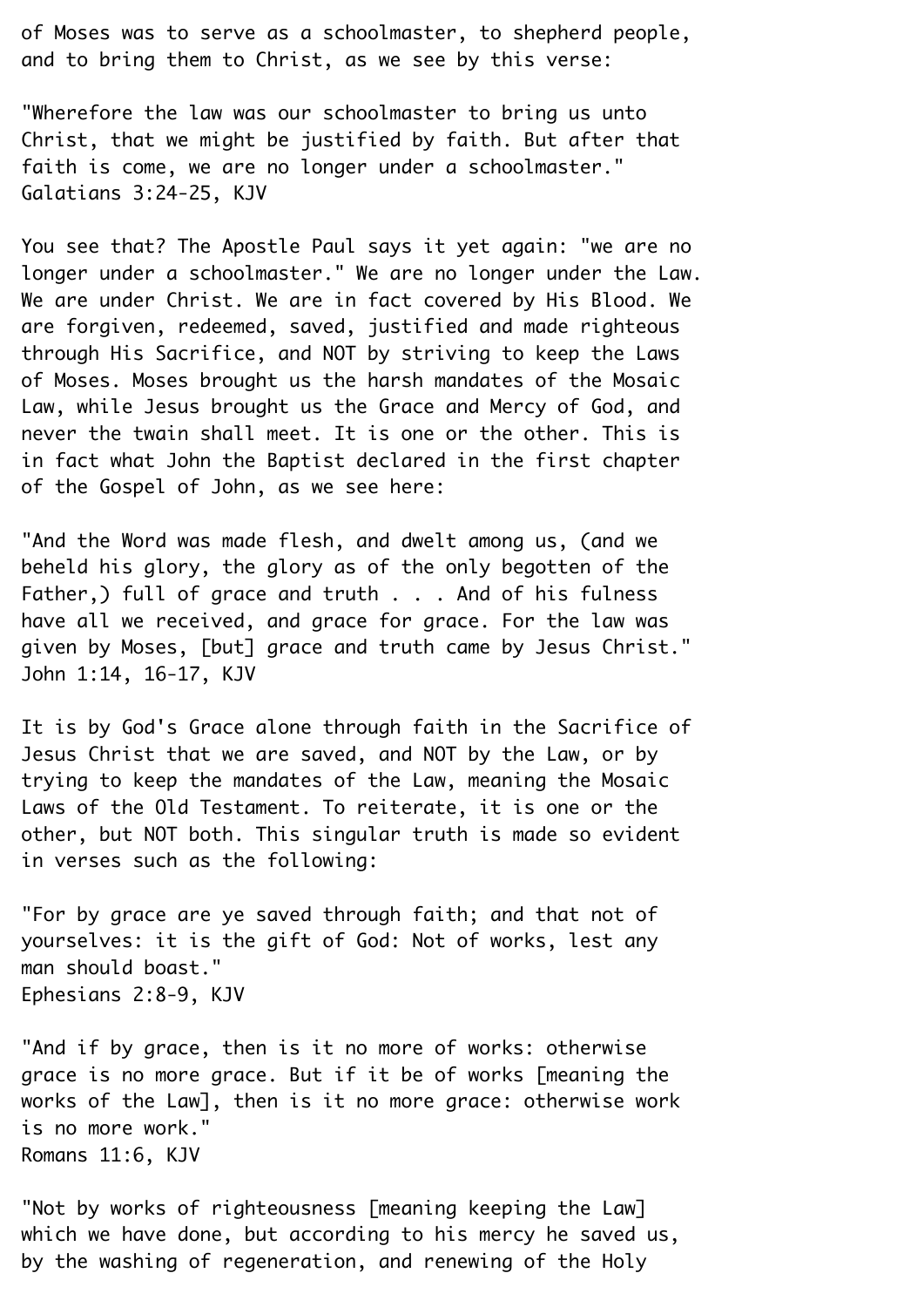Ghost;"¬ Titus 3:5, KJV¬

"For sin shall not have dominion over you: for ye are not under the law, but under grace. What then? shall we sin, because we are not under the law, but under grace? God forbid."¬ Romans 6:14-15, KJV¬

So as you will hopefully understand by now, with Christ's atoning Sacrifice on the Cross, God replaced the difficulty¬ -- and in fact, the impossibility -- of obtaining Salvation through adhering to the harshness of the Mosaic Law, with the free gift of Grace, which was paid for in full, by Jesus¬ Christ. As we learned earlier, Jesus paid the ransom price for our Salvation in the form of His own blood which was shed on the Cross. That is the gist of the matter. It is likewise the truth which the unbelieving Jews of Jesus' day refused to accept; and it is the same truth which many unbelieving Jews continue to refuse to accept today as well.¬

Please go to part three for the conclusion of this series.

Written by Bill Kochman¬

wordweaver777@gmail.com https://www.billkochman.com https://www.csnet.live¬

WHAT DOES "THE TRUTH SHALL MAKE YOU FREE" REALLY MEAN? : PT. 3¬

Copyright 1994 - 2022 Bill's Bible Basics¬

Published On : January 15, 2022¬

Last Updated : January 15, 2022¬

We Are Slaves To Sin Without Christ, The Penalty For Sin Is Death, Dead In Your Sins, What Is The Truth The Jews Would¬ Know?, I Am He, Salvation Can Only Be Obtained Through Jesus,¬ Jesus Is The Mediator Of The New Covenant Between God And¬ Man, Jesus Frees Us From Sin Death The Fear Of Death And The¬ Burden Of The Mosaic Law, Jesus First Declares His Mission In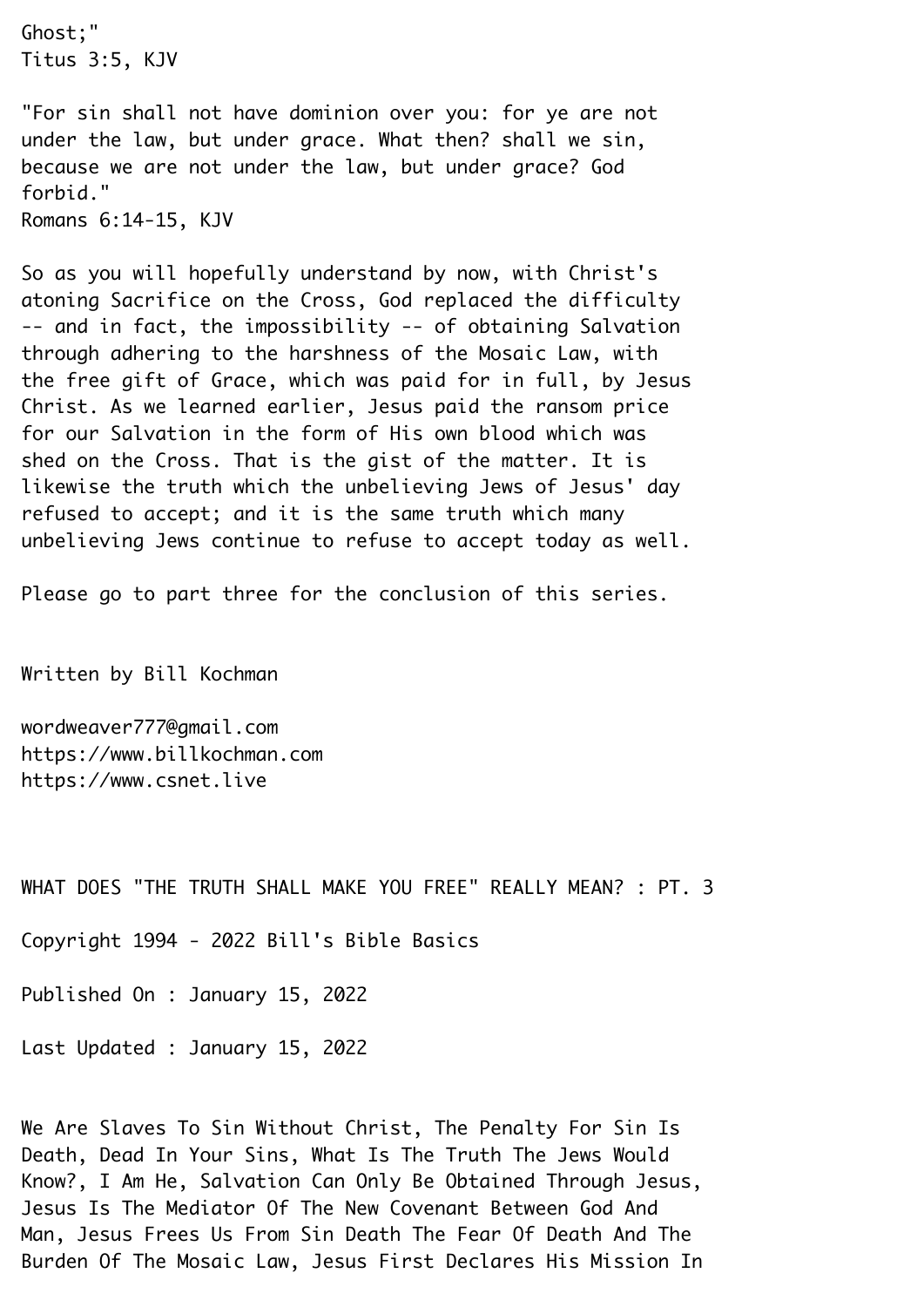Nazareth, Bondage Of The Fear Of Death, Worry And Fear Of The¬ Unknown, We Have Peace With God Through Christ, No Peace For¬ The Unbelieving Wicked, Closing Remarks, Suggested Reading¬

At this point in our discussion, some of you may possibly be wondering what all of this has to do with the title of this article. Actually, everything. We have in fact now come full circle. You see, it was necessary for me to explain all of these things to you, so that you can better understand what¬ Jesus meant when He said to the Jews "the truth shall make you free."

As you may recall from the beginning of this article, the¬ Jews to whom Jesus was speaking erroneously assumed that they were already free, and that they were not in bondage to anyone or to anything. Thus they asked the Lord "how sayest thou, Ye shall be made free?" The first thing that Jesus tells them is that despite what they have chosen to believe, they are in fact in bondage to sin. After all, telling a person that they need to be made free implies that they must be in bondage to something, right? So Jesus informed those self-righteous Jews that they were the servants of sin; and that point alone must have really ruffled their feathers.¬

Please note that while the KJV Bible uses the word "servant" in those verses that are found in John chapter eight, if we look at the original Koine Greek word that is used there -doulos -- we see that the Lord was actually telling them that they were the SLAVES of sin. They were in bondage to sin. The problem here is that according to the Scriptures, the penalty for sin is death, as we can easily determine by the following group of verses:¬

"Then said Jesus again unto them, I go my way, and ye shall seek me, and shall die in your sins: whither I go, ye cannot come . . . I said therefore unto you, that ye shall die in your sins: for if ye believe not that I am he, ye shall die in your sins."¬ John 8:21, 24, KJV¬

"Wherefore, as by one man sin entered into the world, and death by sin; and so death passed upon all men, for that all have sinned  $\ldots$ . That as sin hath reigned unto death, even so might grace reign through righteousness unto eternal life by Jesus Christ our Lord."¬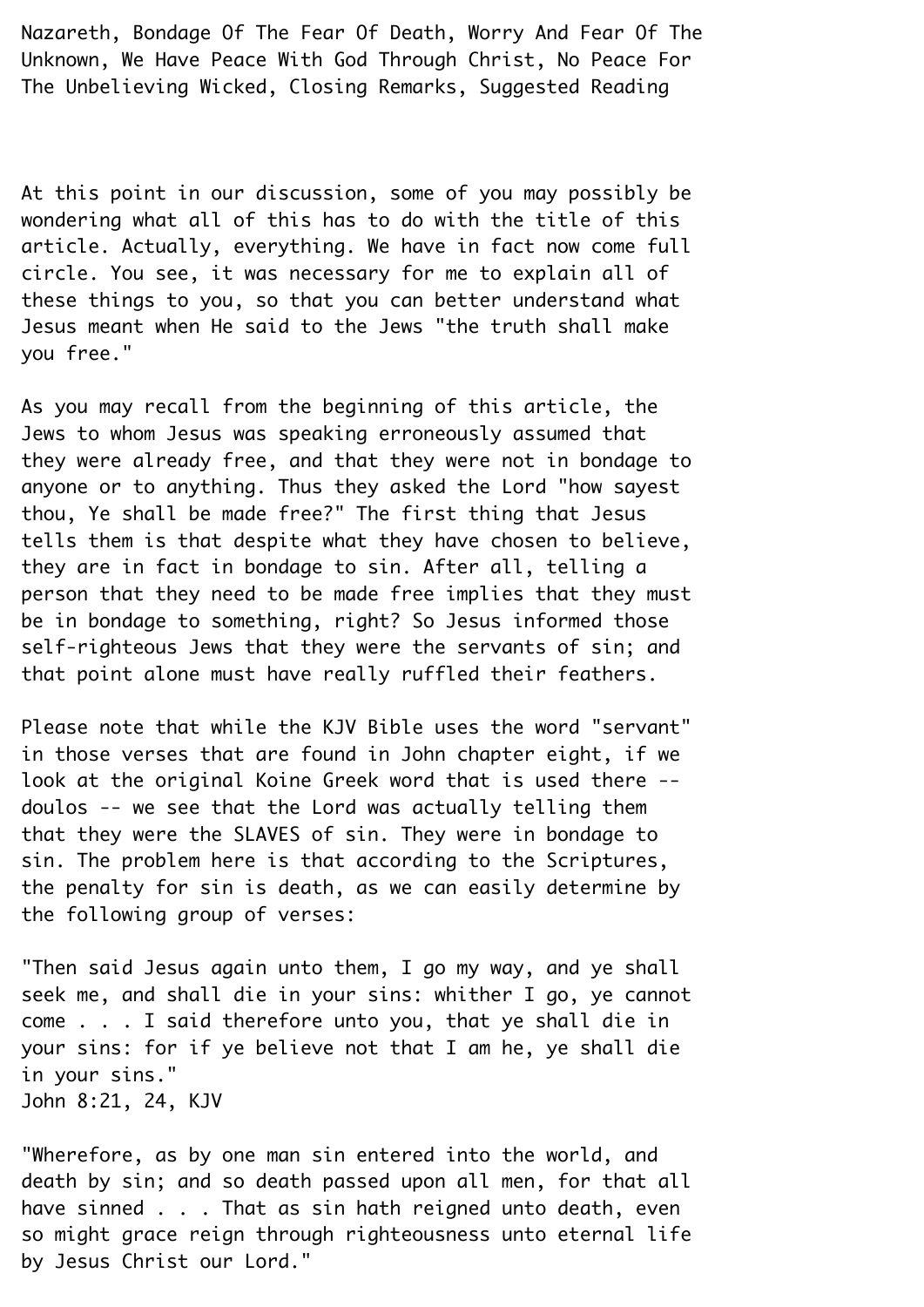Romans 5:12, 21, KJV¬

"Know ye not, that to whom ye yield yourselves servants to obey, his servants ye are to whom ye obey; whether of sin unto death, or of obedience unto righteousness? . . . For the wages of sin is death; but the gift of God is eternal life through Jesus Christ our Lord."¬ Romans 6:16, 23, KJV¬

"The sting of death is sin; and the strength of sin is the law." 1 Corinthians 15:56, KJV¬

"Then when lust hath conceived, it bringeth forth sin: and sin, when it is finished, bringeth forth death." James 1:15, KJV¬

Not only does the Bible clearly inform us that we will die in our sins if we fail to accept the Salvation which is offered to us by Christ, but it also makes it plain that we are in fact ALREADY dead in our sins in this present life as well.¬ Consider the following group of verses which confirm this point:¬

"And if Christ be in you, the body is dead because of sin; but the Spirit is life because of righteousness." Romans 8:10, KJV¬

"And you, being dead in your sins and the uncircumcision of your flesh, hath he quickened together with him, having forgiven you all trespasses;" Colossians 2:13, KJV¬

"And you hath he quickened, who were dead in trespasses and sins . . . But God, who is rich in mercy, for his great love wherewith he loved us, Even when we were dead in sins, hath quickened us together with Christ, (by grace ye are saved;)¬ And hath raised us up together, and made us sit together in heavenly places in Christ Jesus: That in the ages to come he might shew the exceeding riches of his grace in his kindness toward us through Christ Jesus."¬ Ephesians 2:1, 4-7, KJV¬

"Who his own self bare our sins in his own body on the tree, that we, being dead to sins, should live unto righteousness: by whose stripes ye were healed." 1 Peter 2:24, KJV¬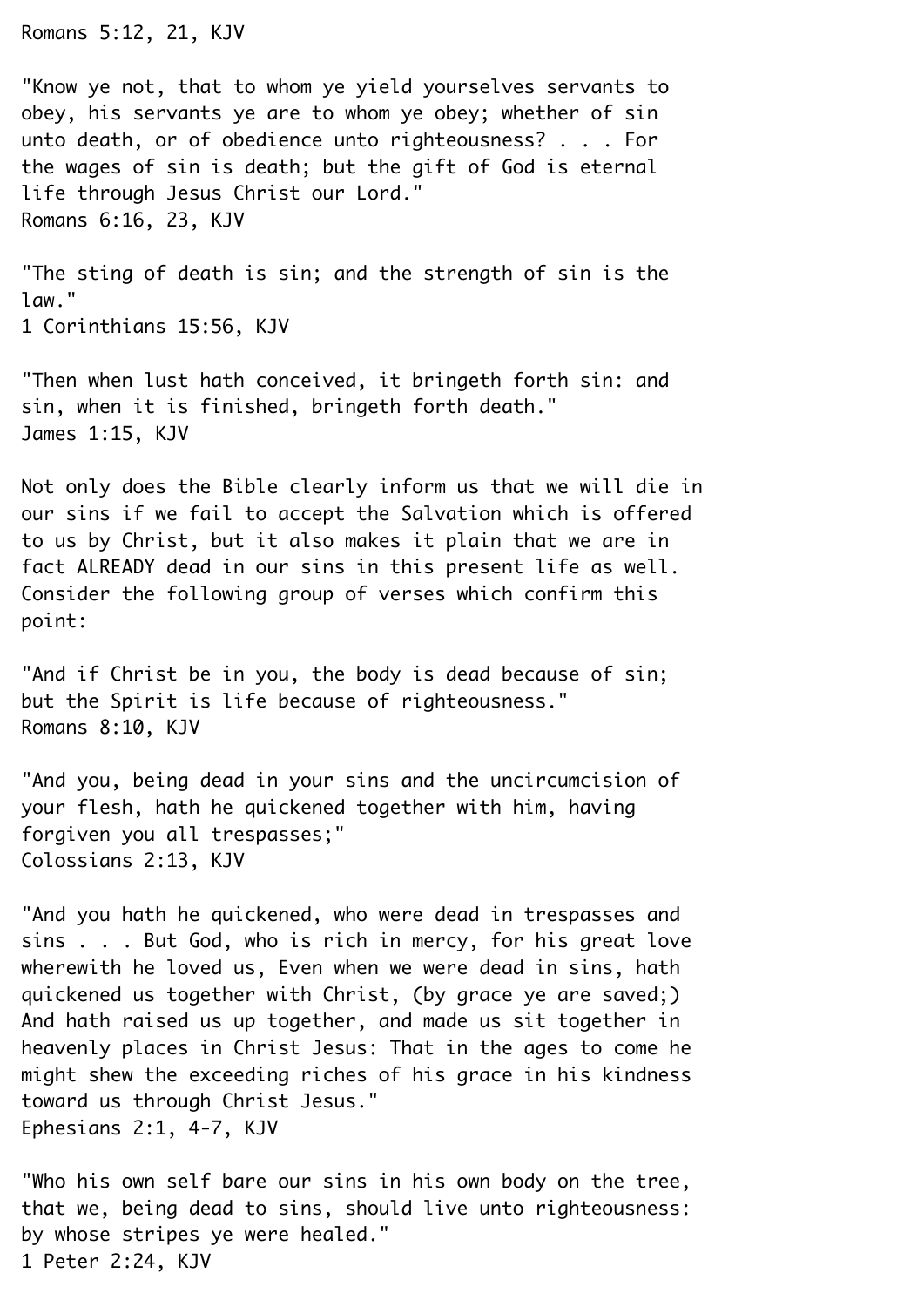So let us now more closely examine what Jesus said to the¬ Jews on that particular day. But first, let me refresh your memory by sharing those verses from John chapter eight with you again:¬

"As he [Jesus] spake these words, many believed on him. Then said Jesus to those Jews which believed on him, If ye continue in my word, [then] are ye my disciples indeed; And ye shall know the truth, and the truth shall make you free. They answered him, We be Abrahams seed, and were never in bondage to any man: how sayest thou, Ye shall be made free? Jesus answered them, Verily, verily, I say unto you,¬ Whosoever committeth sin is the servant of sin. And the servant abideth not in the house for ever: [but] the Son abideth ever. If the Son therefore shall make you free, ye shall be free indeed." John 8:30-36, KJV¬

Jesus tells them that if they continue -- or remain, abide¬ -- in His word, they will know the truth. What truth is the¬ Lord talking about? Obviously, the truth of who He is, and what He came to do for humanity. That is why just a few verses before that, Jesus told them "if ye believe not that¬ I am he, ye shall die in your sins." This is not the first or only time that Jesus declared who He was to His listeners by using the phrase "I am he." Consider the following short group of verses:¬

"The woman saith unto him, I know that Messias cometh, which is called Christ: when he is come, he will tell us all things. Jesus saith unto her, I that speak unto thee am he."¬ John 4:25-26, KJV¬

"Then said Jesus unto them, When ye have lifted up the Son of man, then shall ye know that I am he, and that I do nothing of myself; but as my Father hath taught me, I speak these things."¬ John 8:28, KJV¬

"Now I tell you before it come, that, when it is come to pass, ye may believe that I am he." John 13:19, KJV¬

So that is the profound truth that Jesus was talking about. Those Jews needed to recognize that He was their promised and prophesied Messiah and Savior. He was, and is, the Way,¬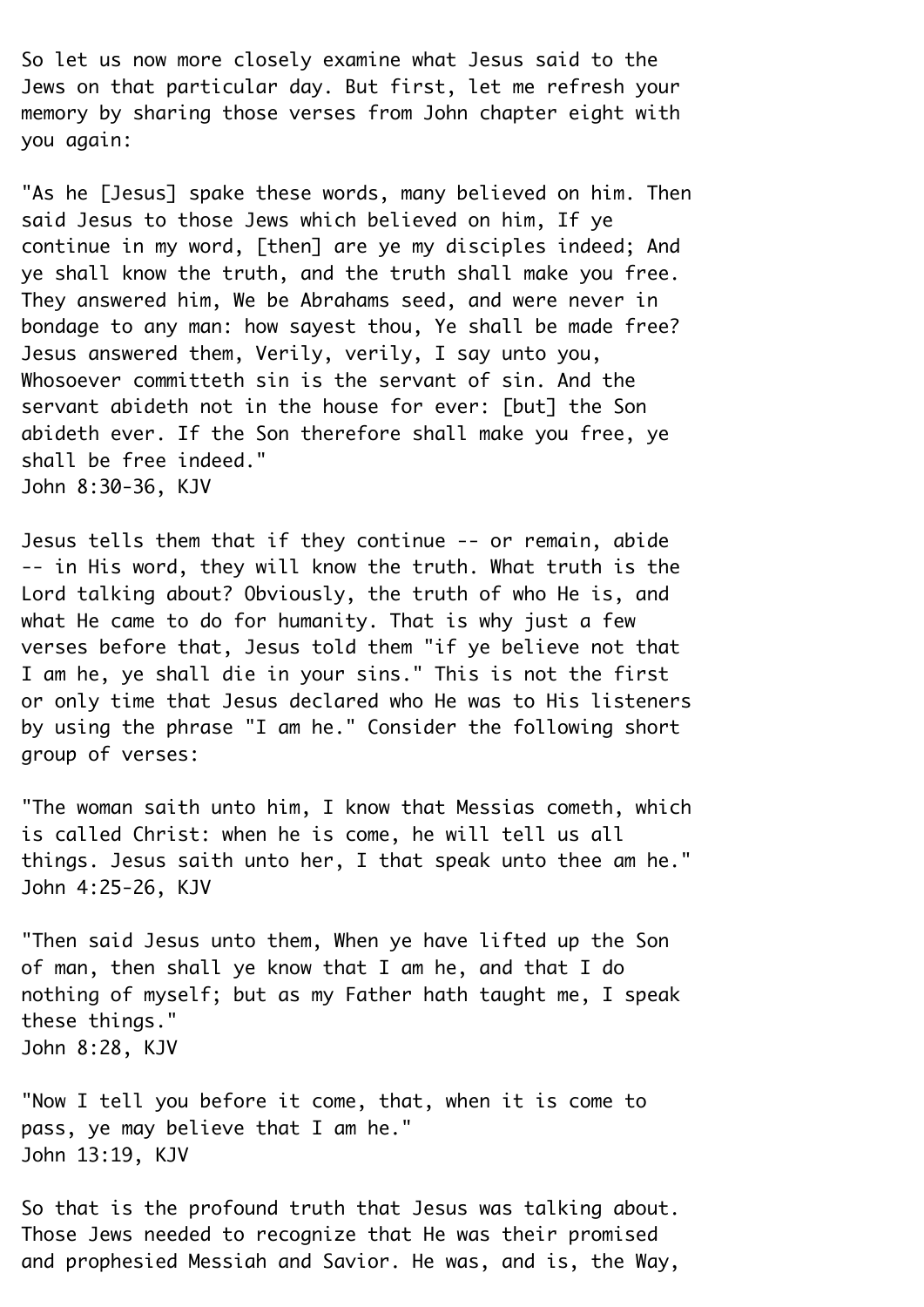the Truth and the Life. Jesus is the ONLY way to the Father, and the ONLY Mediator between God and man, and NOT the Laws of Moses. The Laws of Moses could not save them or make them righteous in the sight of God, as we have clearly learned by the preponderance of Scriptural evidence which I have shared with you in this series. Consider the following group of verses which clearly reveal that it is only through Jesus that Salvation can be obtained, because He became the Author and Mediator of a new and better covenant between God and man:

"Jesus saith unto him, I am the way, the truth, and the life: no man cometh unto the Father, but by me."¬ John 14:6, KJV¬

"Neither is there salvation in any other: for there is none other name under heaven given among men, whereby we must be saved." Acts 4:12, KJV¬

"For there is one God, and one mediator between God and men, the man Christ Jesus;"¬ 1 Timothy 2:5, KJV¬

"But now hath he [Jesus] obtained a more excellent ministry, by how much also he is the mediator of a better covenant, which was established upon better promises." Hebrews 8:6, KJV¬

"And for this cause he [Jesus] is the mediator of the new testament, that by means of death, for the redemption of the transgressions that were under the first testament, they which are called might receive the promise of eternal inheritance."¬ Hebrews 9:15, KJV¬

"And to Jesus the mediator of the new covenant, and to the blood of sprinkling, that speaketh better things than that of Abel."¬ Hebrews 12:24, KJV¬

To reiterate, Jesus told the Jews "I am he." If they simply believed Him, that wonderful truth would indeed make them free. It would release them from the bondage of sin. It would free them from the death penalty which is the result of sin. It would free them from the bondage of trying to save themselves through observance of the Mosaic Law.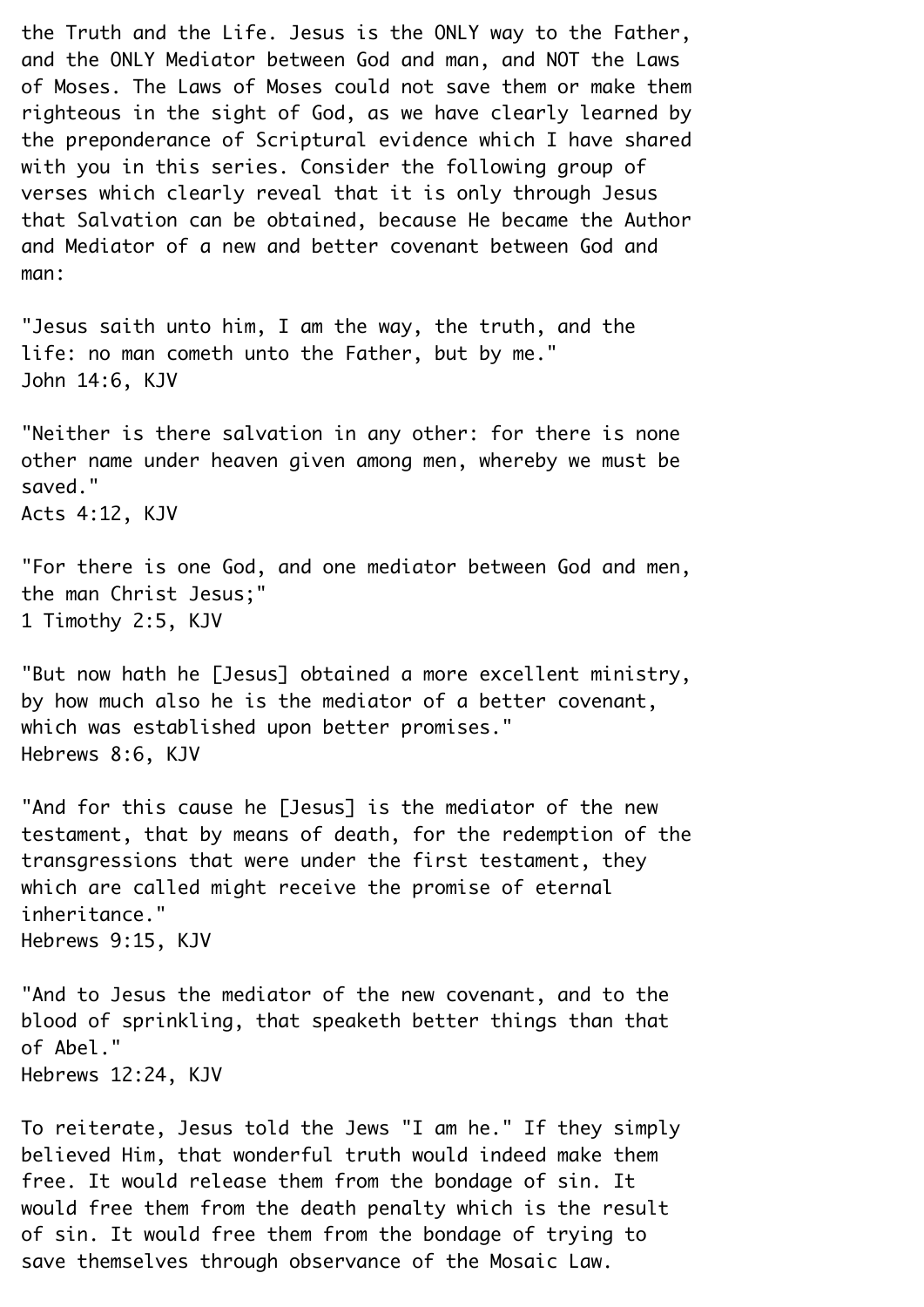Lastly, it would free them from the fear of death as well. Recognizing Jesus for who He was, and is, would free them from all of these various things. In fact, as some of you may recall, when Jesus first began His public ministry in¬ Nazareth, one of the very first things He declared was how¬ He would free the captives, and set at liberty those people who had been bruised, as we see here:

"The Spirit of the Lord is upon me, because he hath anointed me to preach the gospel to the poor; he hath sent me to heal the brokenhearted, to preach deliverance to the captives, and recovering of sight to the blind, to set at liberty them that are bruised,"¬ Luke 4:18, KJV¬

Exactly what were they delivered from? What where they set at liberty from? What were they bruised by? Personally, based on everything I have shared with you in this series,¬ I am inclined to believe that the Lord was referring to the weight and the harsh mandates of the Mosaic Law, and to the cruel people who continuously imposed it upon them: those self-righteous Scribes and Pharisees, and the doctors of the Law. Jesus not only frees people everywhere from all of that legalism, but also from sin and death as well. Now regarding the fear of death which I mentioned earlier, in the Epistle to the Hebrews, as well as in the Epistle to the Romans, we find the following three verses:

"Forasmuch then as the children are partakers of flesh and blood, he [Jesus] also himself likewise took part of the same; that through death he might destroy him that had the power of death, that is, the devil; And deliver them who through fear of death were all their lifetime subject to bondage."

Hebrews 2:14-15, KJV¬

"For ye have not received the spirit of bondage again to fear; but ye have received the Spirit of adoption, whereby we cry, Abba, Father." Romans 8:15, KJV¬

Let me call your attention to two phrases in those verses:

1. through fear of death were all their lifetime subject to bondage.

2. the spirit of bondage again to fear¬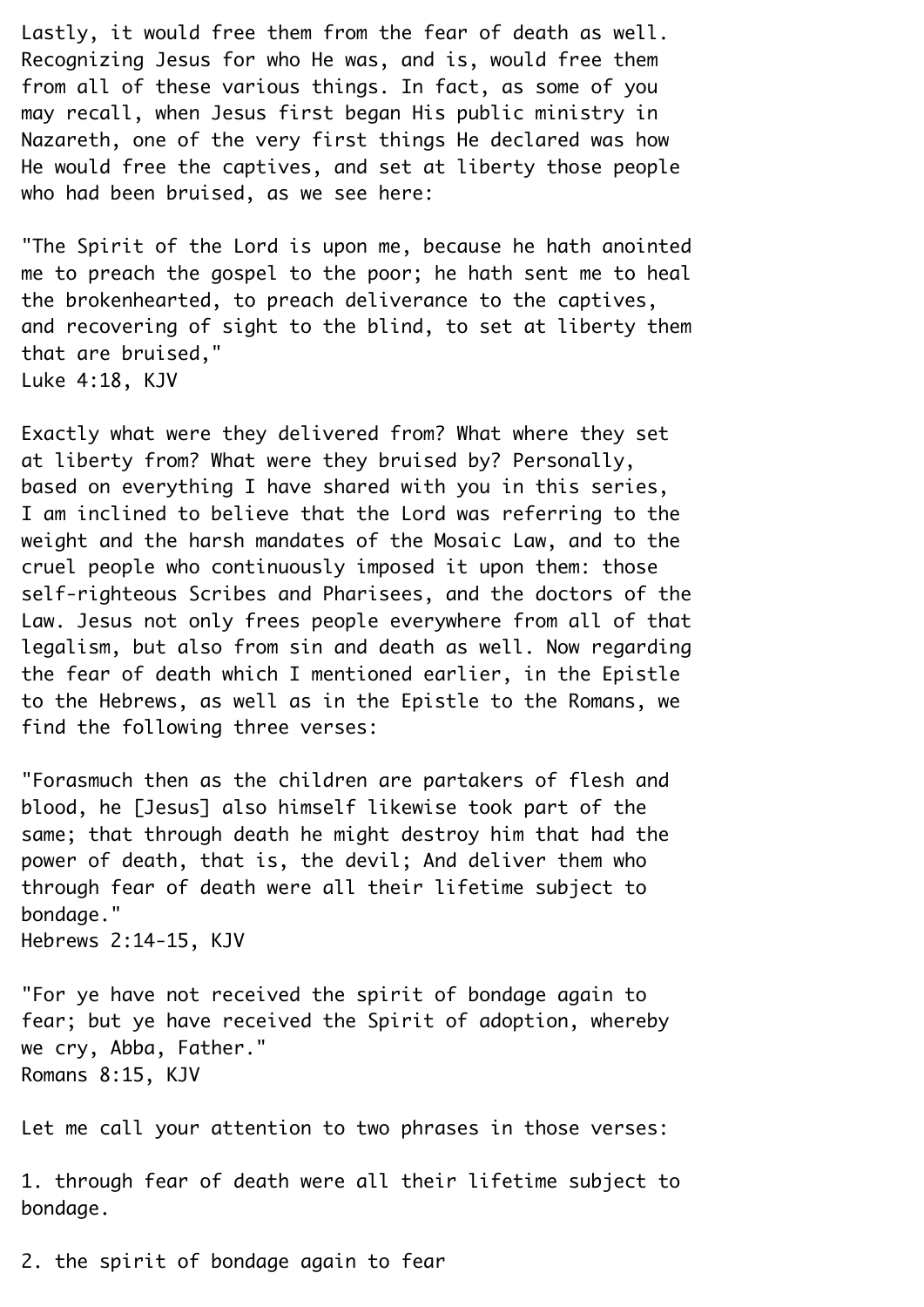Exactly what do those two phrases mean? To be quite honest with you, I am not absolutely certain. However, I do have some ideas which I would like to propose for your personal consideration. First of all, it is a given fact that many people fear death. But why is that? Well, for some people it is more a fear of the pain which may possibly accompany their death; while for others it may be the fear of not knowing what will follow their death.¬

But consider the First Century Jews who were beholden to the Laws of Moses, and the crushing weight of legalism which continually bore down upon them. If, like them, you were convinced that you had to keep all 613 mitzvoth, or commandments, in order to merit God's favor, Mercy and¬ Salvation, you would find yourself in quite a predicament. If, like those misguided Jews who Jesus spoke to, you were told that you had to establishment your own righteousness in order to be accepted by God, you might begin to worry and question, "Have I done enough? Have I kept enough of the commandments? Have I been good enough? Will God even accept me when I die? Am I going to Hell?"¬

That is the problem with trying to establish your own brand of righteousness. You find yourself in a constant state of worry and fear, and you just never know if you have made the grade or not. You have no peace in your heart. Because you don't know for certain what your eternal fate will be, it will in fact cause you to fear death, and what may come after your death. Because you've rejected Christ, you will spend your entire life trying to keep as many commandments as you possibly can, in the hope that it will satisfy God's requirements. You will be in bondage to the Law for your entire life. Not only that, but because the Law declares all people sinners, you will fear death even more. That could possibly be what "all their lifetime subject to bondage" means, in my view.¬

Thankfully, if you are a Believer in Jesus Christ, then you don't have to worry about any of that, because you realize that Jesus has already paid the full ransom price for your¬ Salvation. You don't need to try to prove your goodness to God through your own legalistic works. All you have to do is freely accept God's Mercy, Grace and Forgiveness through the¬ Sacrifice of His Son. You already know the truth, and the truth has indeed made you free. Furthermore, because you know the truth concerning Jesus Christ, and have accepted¬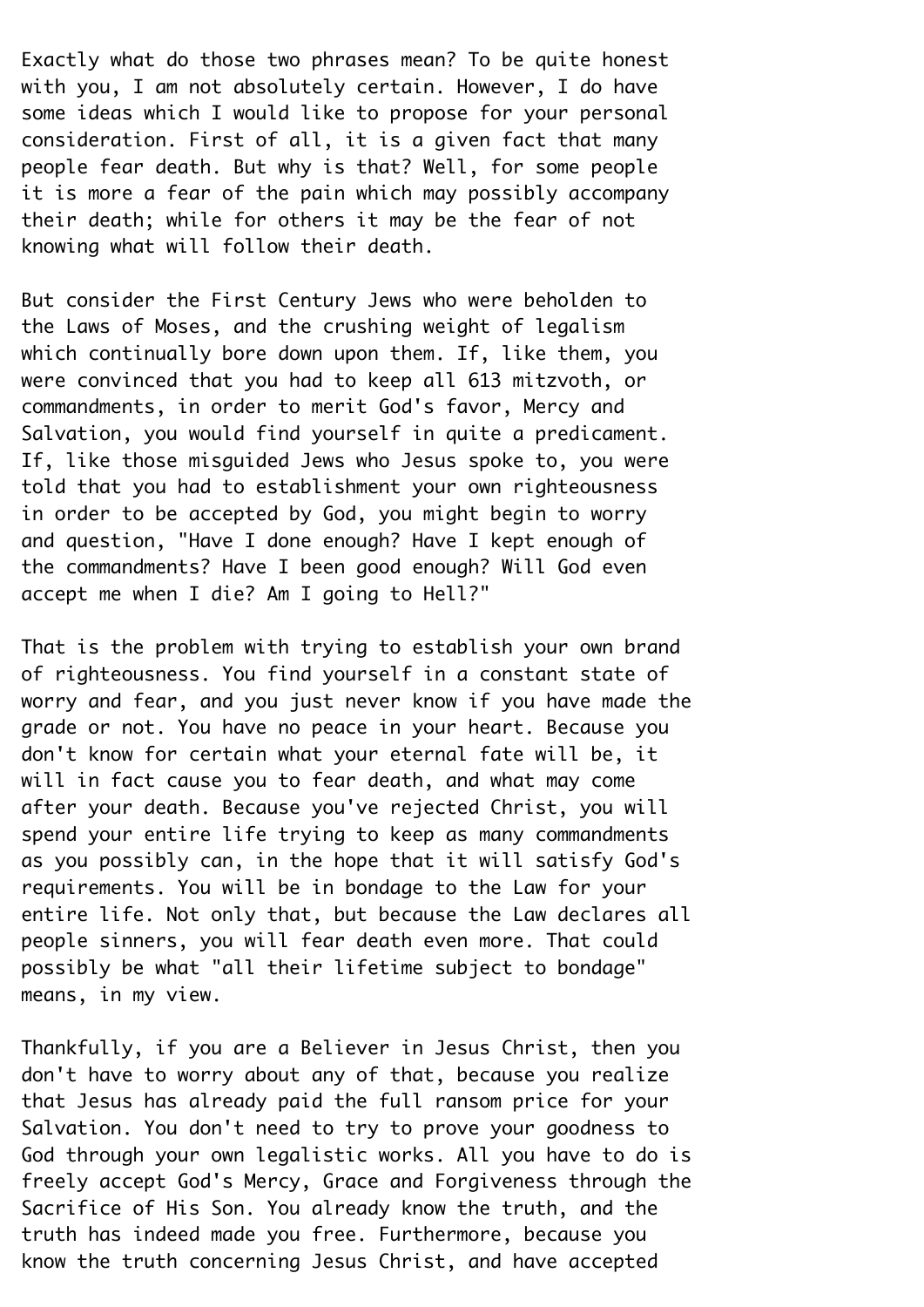Him as your Lord and Savior, you can experience the peace which passes all understanding as well. Consider this group of Bible verses:¬

"Peace I leave with you, my peace I give unto you: not as the world giveth, give I unto you. Let not your heart be troubled, neither let it be afraid."¬ John 14:27, KJV¬

"These things I have spoken unto you, that in me ye might have peace. In the world ye shall have tribulation: but be of good cheer; I have overcome the world." John 16:33, KJV¬

"Therefore being justified by faith, we have peace with God through our Lord Jesus Christ:"¬ Romans 5:1, KJV¬

"But now in Christ Jesus ye who sometimes were far off are made nigh by the blood of Christ. For he is our peace, who hath made both one, and hath broken down the middle wall of partition between us;" Ephesians 2:13-14, KJV¬

"And the peace of God, which passeth all understanding, shall keep your hearts and minds through Christ Jesus."¬ Philippians 4:7, KJV¬

"For it pleased the Father that in him [Jesus] should all fulness dwell; And, having made peace through the blood of his cross, by him to reconcile all things unto himself; by him, I say, whether they be things in earth, or things in heaven." Colossians 1:19-20, KJV¬

"Thou wilt keep him in perfect peace, whose mind is stayed on thee: because he trusteth in thee." Isaiah 26:3, KJV¬

"Fear thou not; for I am with thee: be not dismayed; for I am thy God: I will strengthen thee; yea, I will help thee; yea, I will uphold thee with the right hand of my righteousness."¬ Isaiah 41:10, KJV¬

"Great peace have they which love thy law: and nothing shall offend them."¬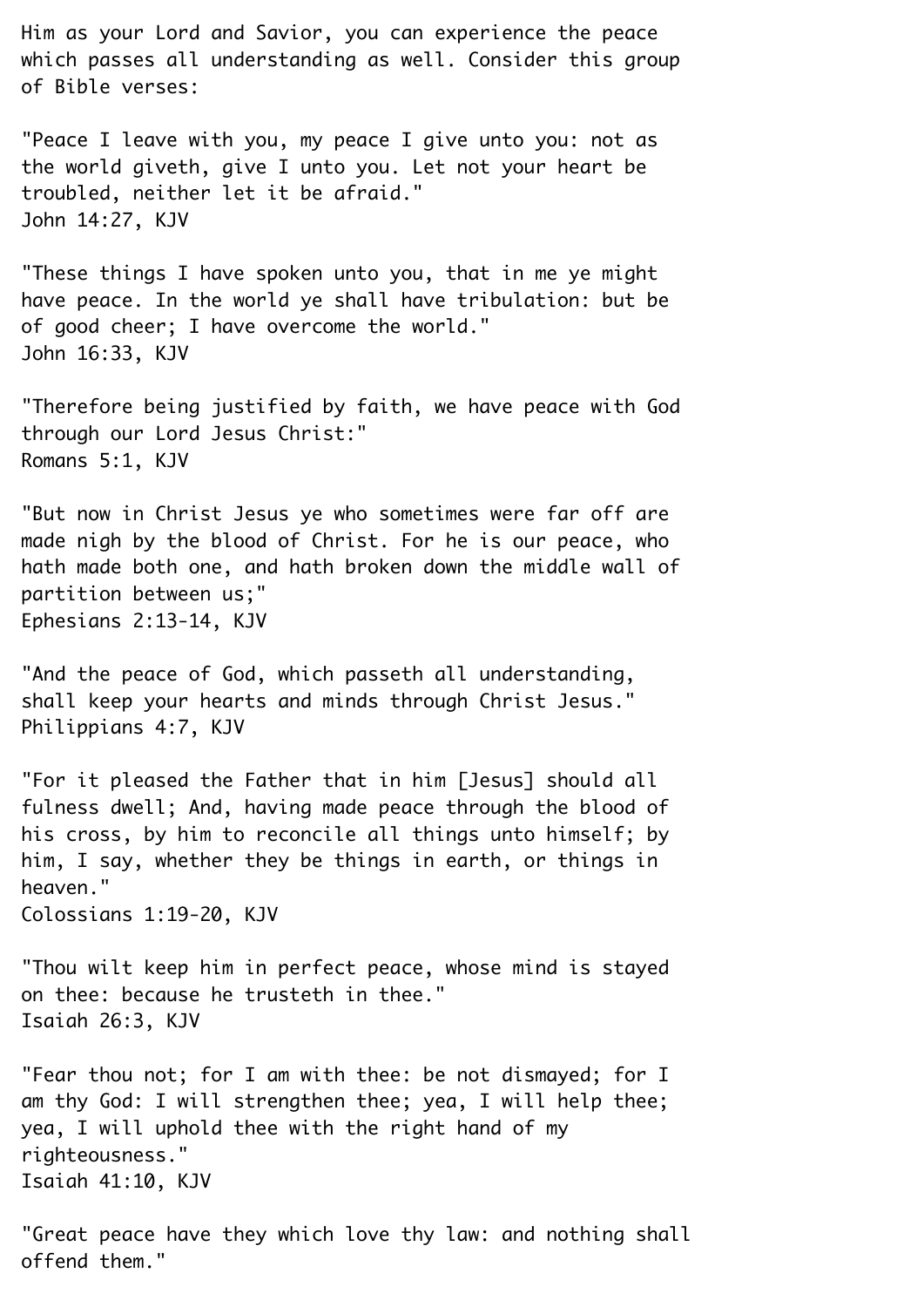Psalm 119:165, KJV¬

In contrast, wicked people who knowingly reject Jesus Christ will never know this kind of inner, spiritual peace; not in this life, and most certainly not in the next. They will in fact continually suffer emotional and spiritual turmoil, as we can determine by these two verses:

"There is no peace, saith the LORD, unto the wicked."¬ Isaiah 48:22, KJV¬

"But the wicked are like the troubled sea, when it cannot rest, whose waters cast up mire and dirt. There is no peace, saith my God, to the wicked." Isaiah 57:20-21, KJV¬

Dear friend, now tell me something. Isn't trusting in Jesus¬ Christ, and accepting His free gift of Salvation, so much easier than being in bondage to the Laws of Moses and trying to prove your own righteousness, goodness, merit and worth?¬ You have now heard the full Scriptural truth regarding this matter. Will you let it make you free? The choice is yours. Choose wisely.

With these thoughts I will bring this series to a close. It is my hope that you have found it to be both informative and enlightening, and I pray that it has been a blessing in your life as well. If you have an account with Facebook, Twitter,¬ Tumblr or with any other social network, I would appreciate if you would take the time to click on the corresponding link that is found on this page. Thanks so much, and may God bless you abundantly!¬

For additional information, you may want to refer to the list of reading resources below which were mentioned in this series, or which contain topics which are related to this series. All of these articles are likewise located on the Bill's Bible Basics web server:¬

Dead to the Law: God's Laws Written on Our Hearts¬ Free From the Fear of Death: Law and Works vs Grace¬ Message to the World¬ Salvation is Free Through Jesus Christ¬ Striving for Perfection: Are You a Sinless Saint?

Written by Bill Kochman¬